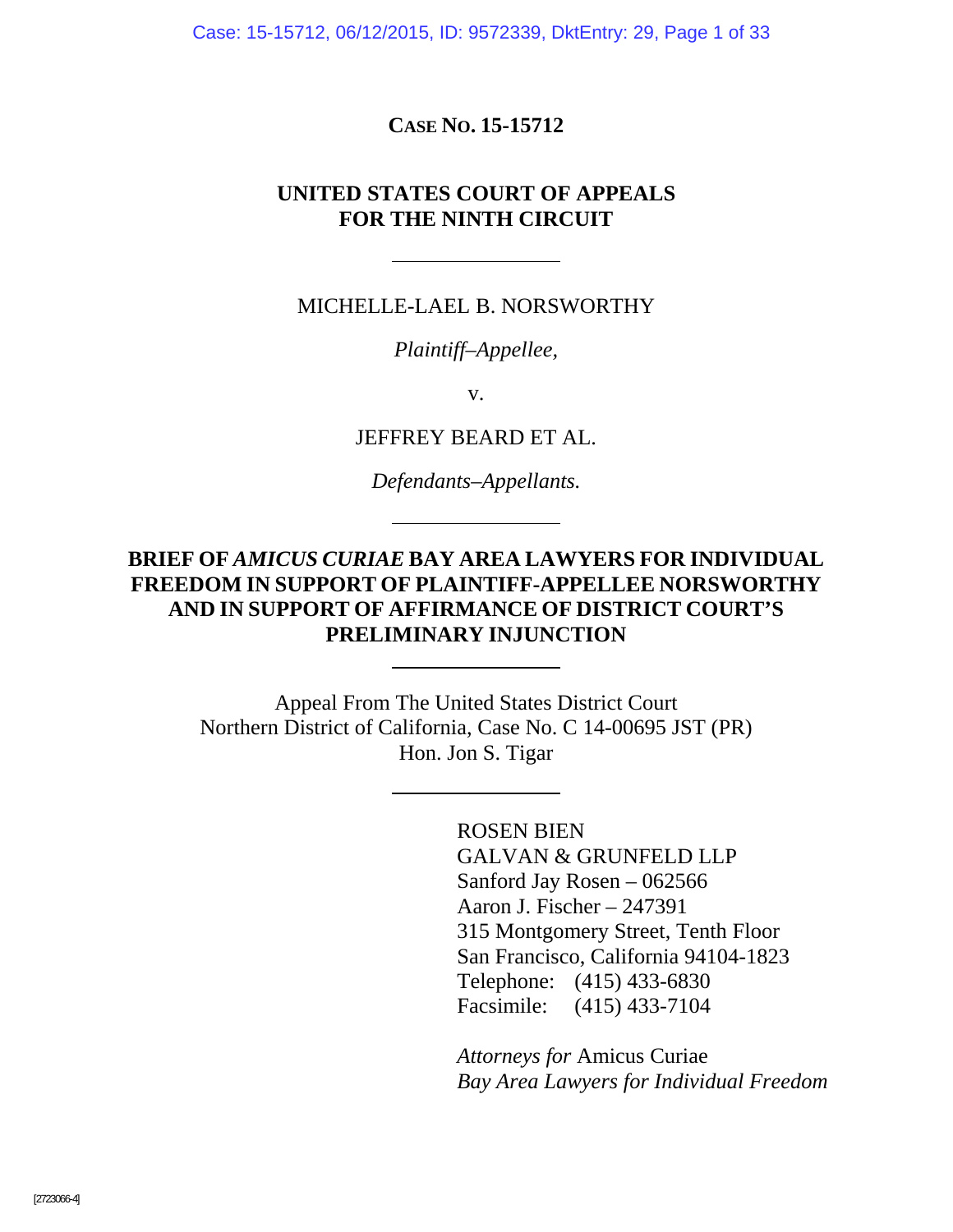# **TABLE OF CONTENTS**

# **Page**

| I.        |           | THE PRISON RAPE ELIMINATION ACT (PREA) REQUIRES A<br>CASE-BY-CASE ASSESSMENT OF TRANSGENDER<br>PRISONERS TO ENSURE THEIR HEALTH AND SAFETY, AND<br>DOES NOT SUGGEST THAT MEDICAL TREATMENT CAN BE<br>DENIED DUE TO ANTICIPATED SECURITY ISSUES. 3 |  |  |  |
|-----------|-----------|---------------------------------------------------------------------------------------------------------------------------------------------------------------------------------------------------------------------------------------------------|--|--|--|
| $\prod$ . |           | DETENTION SYSTEMS THROUGHOUT THE COUNTRY,<br>INCLUDING CDCR, ALREADY EFFECTIVELY MANAGE<br>THEIR TRANSGENDER POPULATIONS TO ENSURE THE<br>HEALTH AND SAFETY OF TRANSGENDER AND OTHER                                                              |  |  |  |
|           | A.        | Many State and Local Detention Systems Successfully<br>Implement Systems That Safely House Transgender Prisoners.  6                                                                                                                              |  |  |  |
|           | <b>B.</b> | CDCR Has an Extensive Security Classification System,<br>Pursuant to Which It Is Already Housing a Post-SRS Male-to-                                                                                                                              |  |  |  |
| Ш.        |           | CDCR'S ASSERTED SECURITY ISSUES IGNORE IMPORTANT<br>ASPECTS OF CALIFORNIA'S PRISON SYSTEM, AND ARE IN                                                                                                                                             |  |  |  |
|           | A.        | <b>CDCR's Asserted Safety and Administrative Challenges</b><br>Regarding Ms. Norsworthy's Post-SRS Placement Are                                                                                                                                  |  |  |  |
|           | <b>B.</b> | CDCR's Asserted Security Issues Regarding the Mechanics for<br>Arranging the SRS Procedure Are Consistent With Those That<br><b>CDCR</b> Already Manages and Do Not Support Denial of                                                             |  |  |  |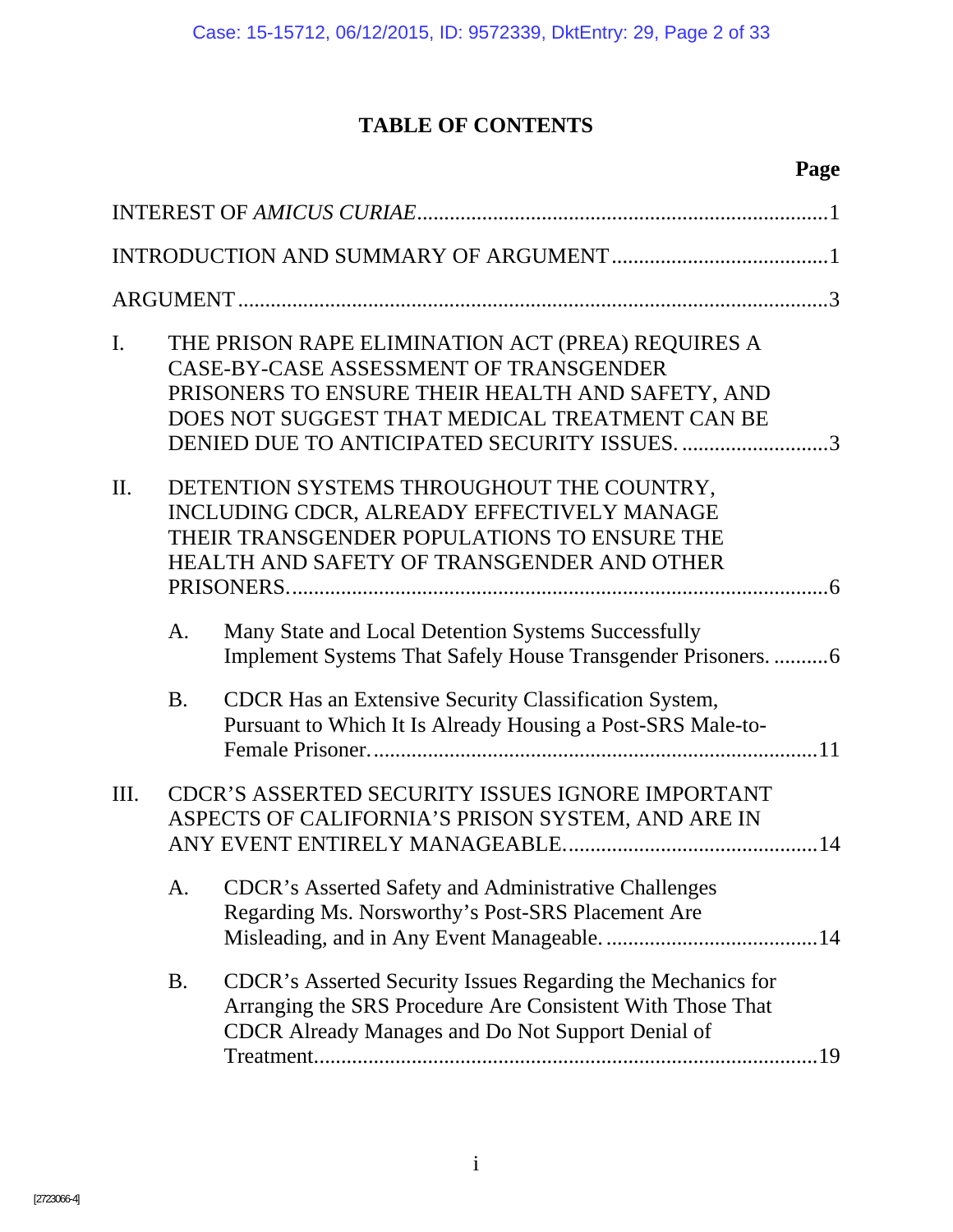| $\mathbf{C}$ | Extended Use of Solitary Confinement to "Protect The Safety"  |
|--------------|---------------------------------------------------------------|
|              | of Transgender Prisoners Is Destructive and Dangerous, and It |
|              | Is Well Established That CDCR Is Able to Provide Safe and     |
|              | Effective Alternatives to House Ms. Norsworthy Post-SRS. 21   |
|              | $\gamma_4$                                                    |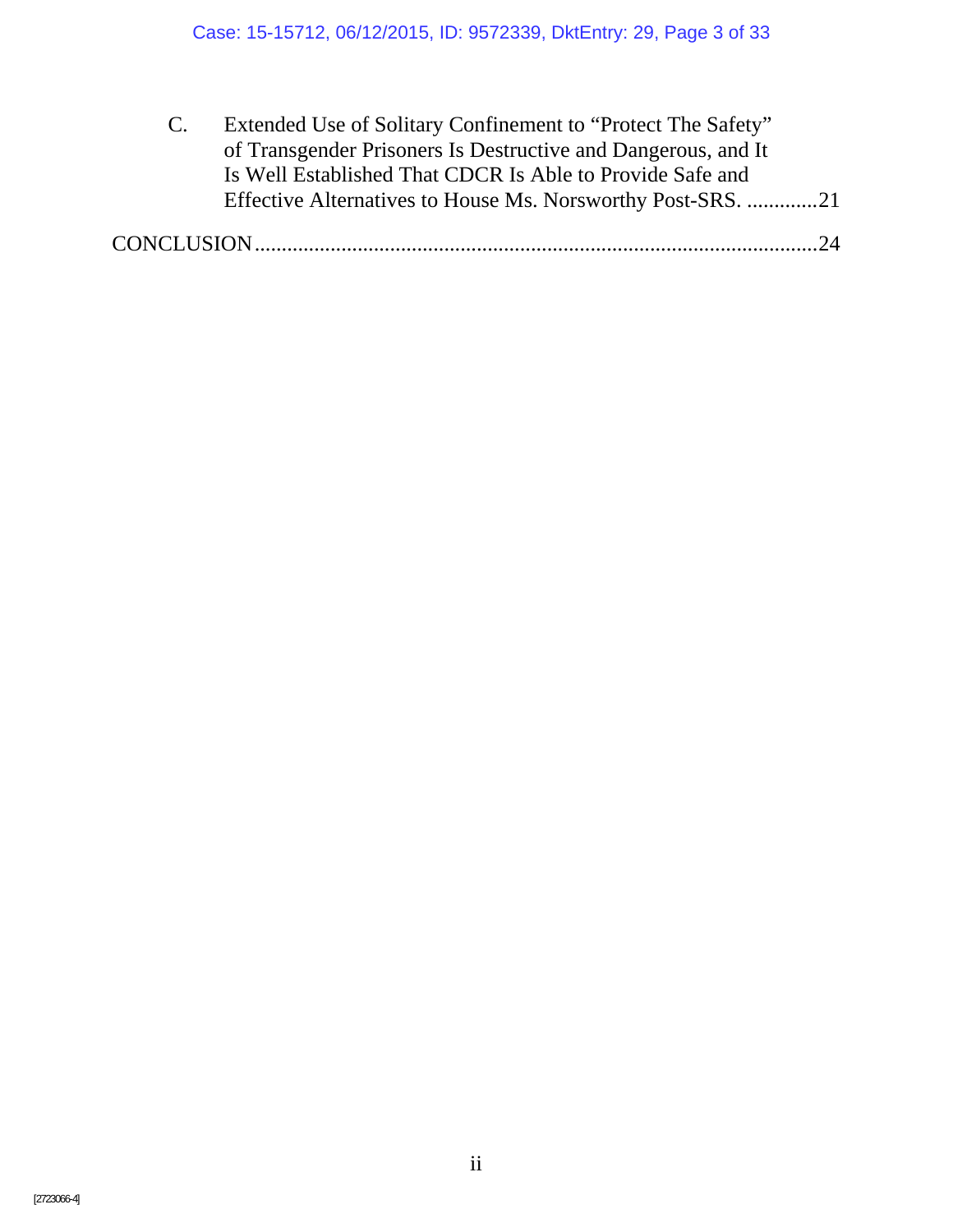## **TABLE OF AUTHORITIES**

## Page

# **CASES**

| Coleman v. Brown,                                                                            |  |
|----------------------------------------------------------------------------------------------|--|
| Coleman v. Brown,<br>No. CIV. S-90-520 LKK/DAD (PC), 2013 WL 6491529 (E.D. Cal.              |  |
| Estelle v. Gamble,                                                                           |  |
| Kosilek v. Spencer,<br>889 F. Supp. 2d 190 (D. Mass. 2012), rev'd en banc, 774 F.3d 63 (1st) |  |
| <b>CONSTITUTIONS</b>                                                                         |  |
|                                                                                              |  |
| <b>STATUTES</b>                                                                              |  |
|                                                                                              |  |
| Prison Rape Elimination Act,                                                                 |  |
| <b>REGULATIONS</b>                                                                           |  |
|                                                                                              |  |
|                                                                                              |  |
|                                                                                              |  |
|                                                                                              |  |
|                                                                                              |  |
|                                                                                              |  |
|                                                                                              |  |
|                                                                                              |  |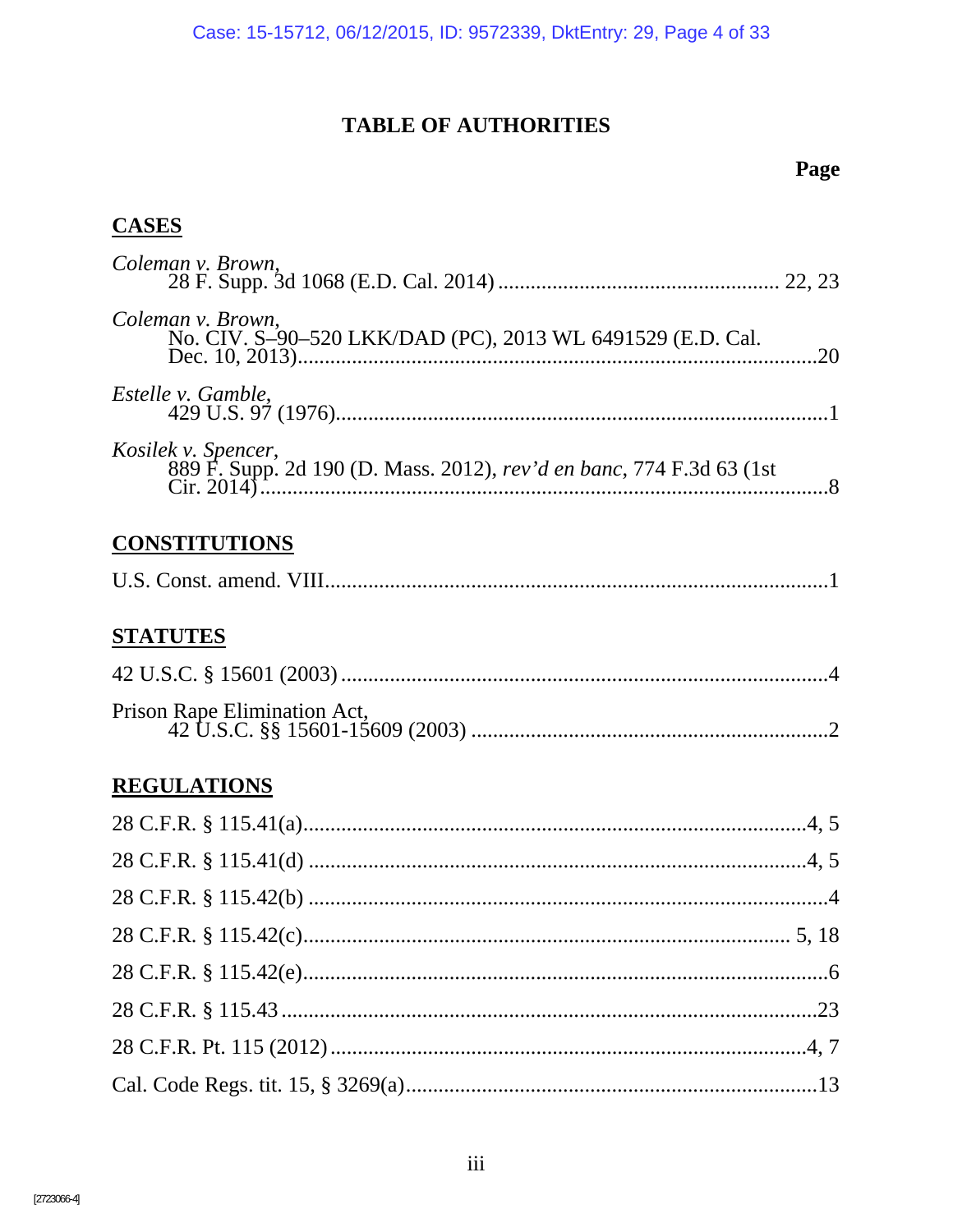# **OTHER AUTHORITIES**

| CDCR website, Female Offender Programs and Services12                                                                                                                                                                         |
|-------------------------------------------------------------------------------------------------------------------------------------------------------------------------------------------------------------------------------|
|                                                                                                                                                                                                                               |
| Comm. on Causes and Consequences of High Rates of Incarceration, Nat'l<br>Research Council, The Growth of Incarceration in the United States:<br><i>Exploring Causes and Consequences (Jeremy Travis et al. eds., 2014)22</i> |
| Cook Cnty., Ill. Interagency Directive No. 64.5.43.0, Mgmt. of Inmates with                                                                                                                                                   |
| Cumberland Cnty. Sheriff's Office Policy No. N-243A, Transgender                                                                                                                                                              |
|                                                                                                                                                                                                                               |
|                                                                                                                                                                                                                               |
| District of Columbia Off. Insp. Gen. Mgmt. Alert Report, DOC Policy on<br>Inmate Gender Identification May Violate District Regulations (Apr.                                                                                 |
|                                                                                                                                                                                                                               |
| Tammi S. Etheridge, Safety v. Surgery: Sex Reassignment Surgery and the<br>Housing of Transgender Inmates, 15 Geo. J. Gender & L. 585 (2014)22                                                                                |
|                                                                                                                                                                                                                               |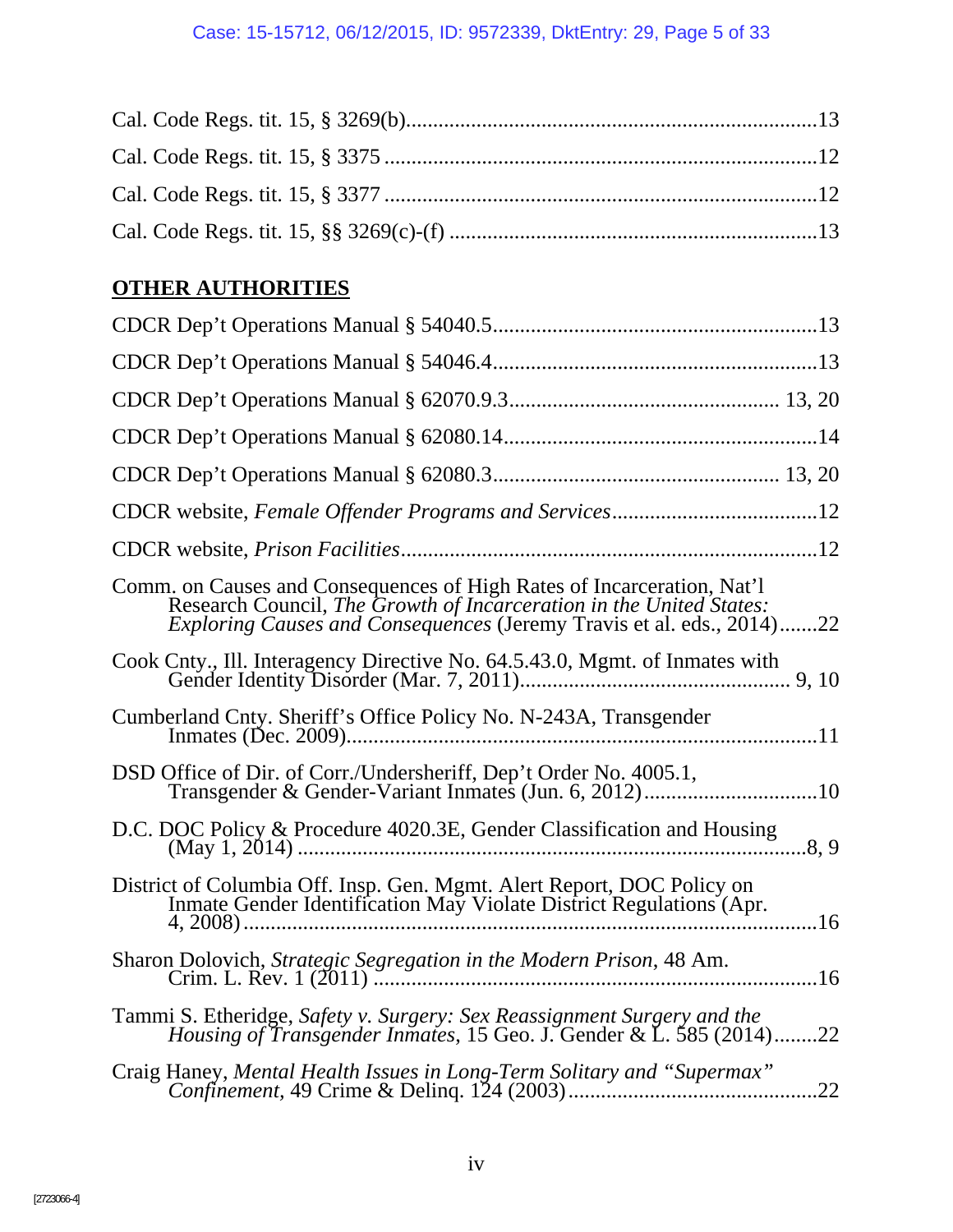| Valerie Jenness et al., Violence in California Correctional Facilities: An<br>Empirical Examination of Sexual Assault, Report to the California<br>Department of Corrections and Rehabilitation, Sacramento, CA<br>.17 |
|------------------------------------------------------------------------------------------------------------------------------------------------------------------------------------------------------------------------|
| Howard Mintz, California Transgender Inmates Fight for Medical Care,                                                                                                                                                   |
| Nat'l Inst. of Corrs., Nat'l Prison Rape Elimination Commission Report<br>.17                                                                                                                                          |
| Christine Peek, Comment, Breaking out of the Prison Hierarchy:<br>Transgender Prisoners, Rape, and the Eighth Amendment, 44 Santa                                                                                      |
| Lori A. Sexton et al., Where the Margins Meet: A Demographic Assessment                                                                                                                                                |
| Giovanna Shay, PREA's Elusive Promise: Can DOJ Regulations Protect<br>LGBT Incarcerated People?, 15 Loy. J. Pub. Int. L 343 (2014)18                                                                                   |
| The Sylvia Rivera Law Project, "It's War In Here": A Report On The<br>Treatment Of Transgender And Intersex People In New York State<br>16                                                                             |
| Deborah Sontag, Push to End Prison Rapes Loses Earlier Momentum, N.Y.<br>.15                                                                                                                                           |
| U.S. Dep't of Justice, Nat'l Inst. of Corrs., <i>Policy Review and Development</i><br>Guide: Lesbian, Gay, Bisexual, Transgender, and Intersex Persons in<br>24                                                        |
| WA DOC Policy No. 490.820, PREA Risk Assessments and Assignments<br>$\overline{7}$                                                                                                                                     |
| WA DOC Protocol No. 02-384, Protocol for the Housing of Transgender                                                                                                                                                    |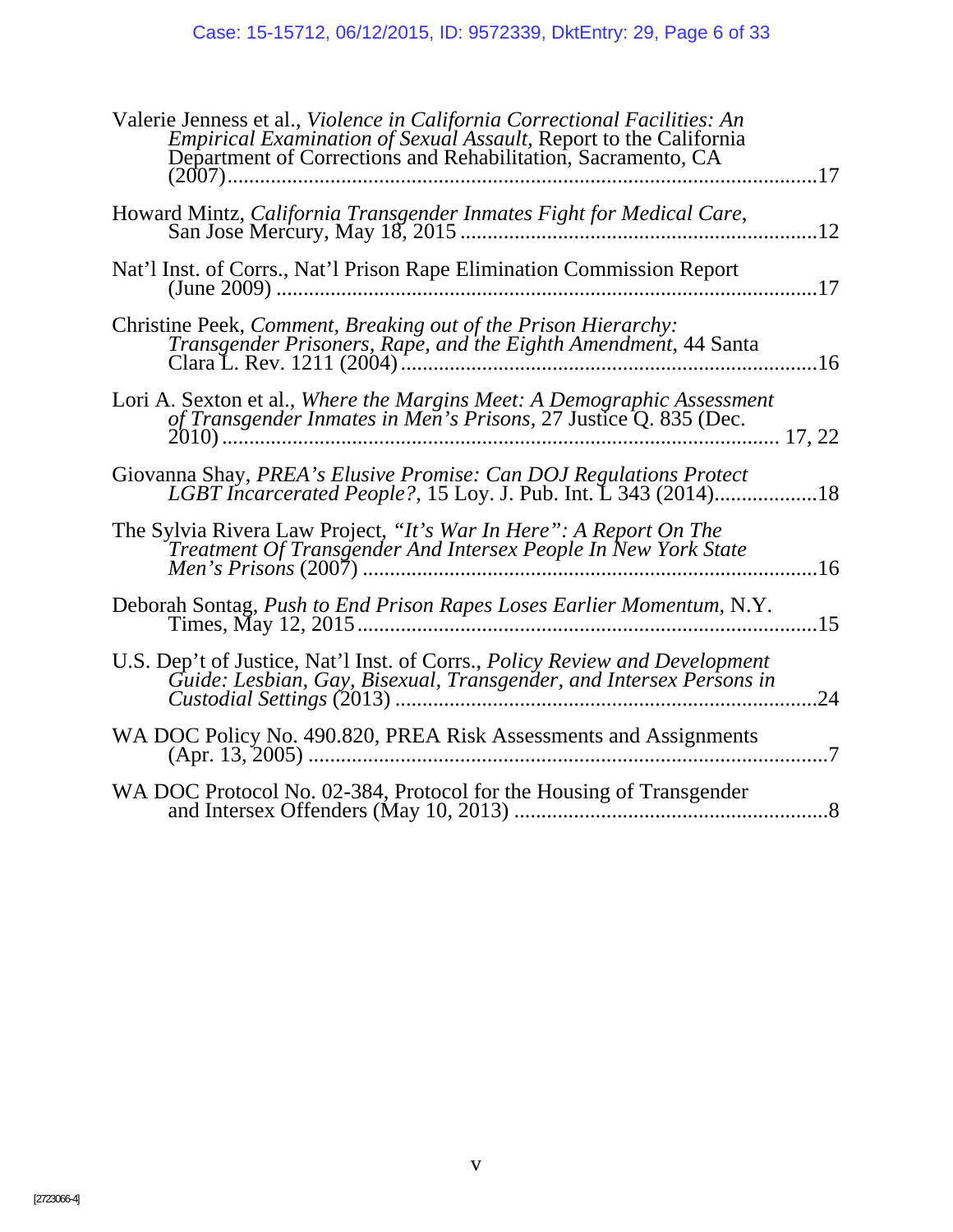## **CORPORATE DISCLOSURE STATEMENT PURSUANT TO FED. R. APP. P. 26.1**

*Amicus Curiae* does not have a parent corporation. No publicly held

company owns more than 10% of stock in *Amicus Curiae*.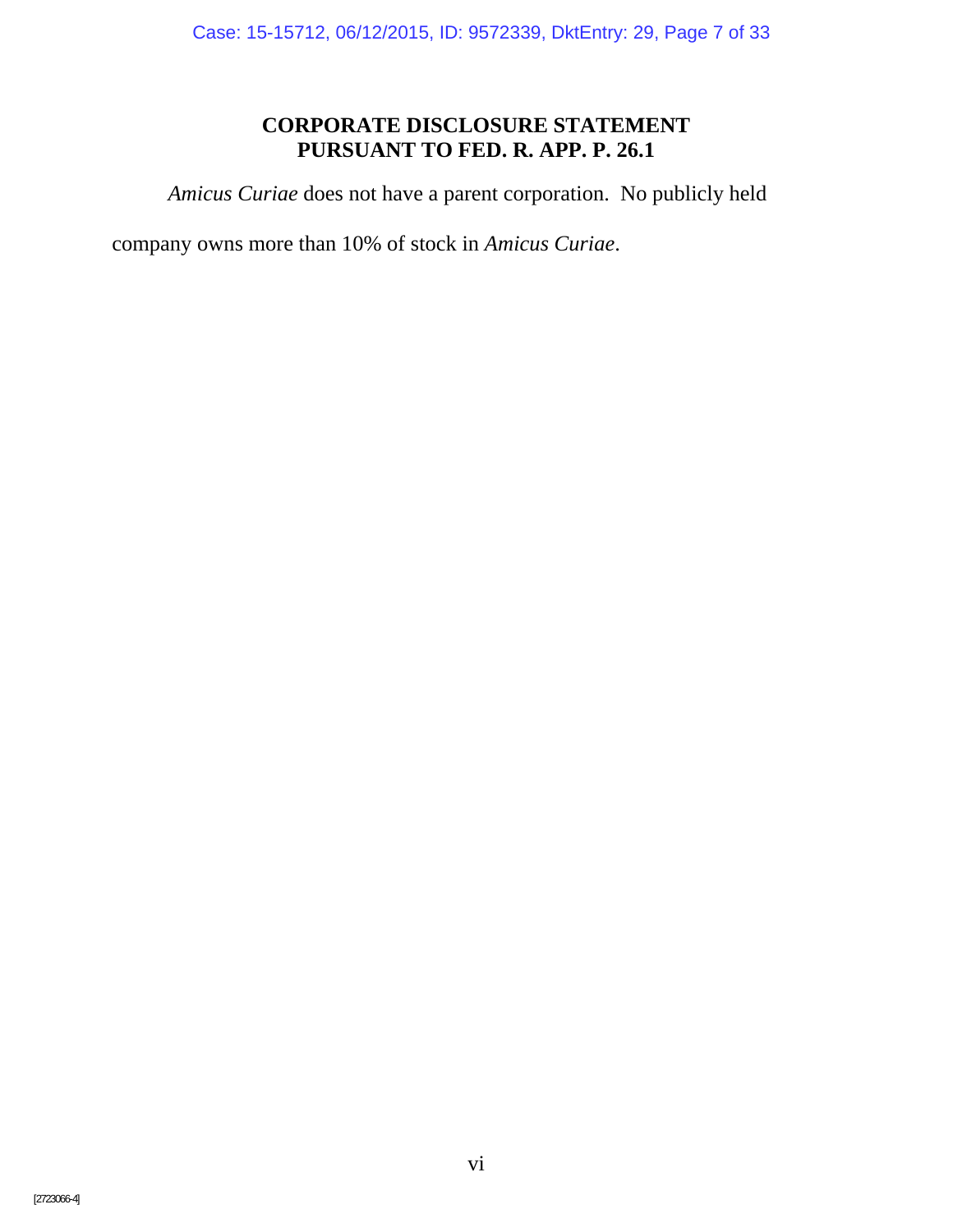#### **INTEREST OF** *AMICUS CURIAE*

Bay Area Lawyers for Individual Freedom (BALIF) is a bar association of more than 600 lesbian, gay, bisexual, and transgender (LGBT) members of the San Francisco Bay Area legal community. As the nation's oldest and largest LGBT bar association, BALIF promotes the professional interests of its members and the legal interests of the LGBT community at large. To accomplish this mission, BALIF actively participates in public policy debates concerning the rights of LGBT individuals. BALIF frequently appears as *amicus curiae* in cases, like this one, in which it can provide valuable perspective and argument on matters of broad public importance.<sup>1</sup>

#### **INTRODUCTION AND SUMMARY OF ARGUMENT**

When any prisoner has a serious medical need requiring medically necessary treatment, the United States Constitution requires that such care be provided. *See Estelle v. Gamble*, 429 U.S. 97, 104-105 (1976); U.S. Const. amend. VIII. This requirement applies to a transgender prisoner no less than any other prisoner.

Where, as in this case, sex-reassignment surgery (SRS) has been identified as medically necessary for a transgender prisoner, Defendants-Appellants (referred to collectively as "California Department of Corrections and Rehabilitation" or

 $\overline{a}$ 

 $<sup>1</sup>$  No counsel for a party authored this brief in whole or in part, and no such counsel</sup> or party made a monetary contribution intended to fund the preparation or submission of this brief. All parties have consented through counsel in writing to amicus' submission of this brief.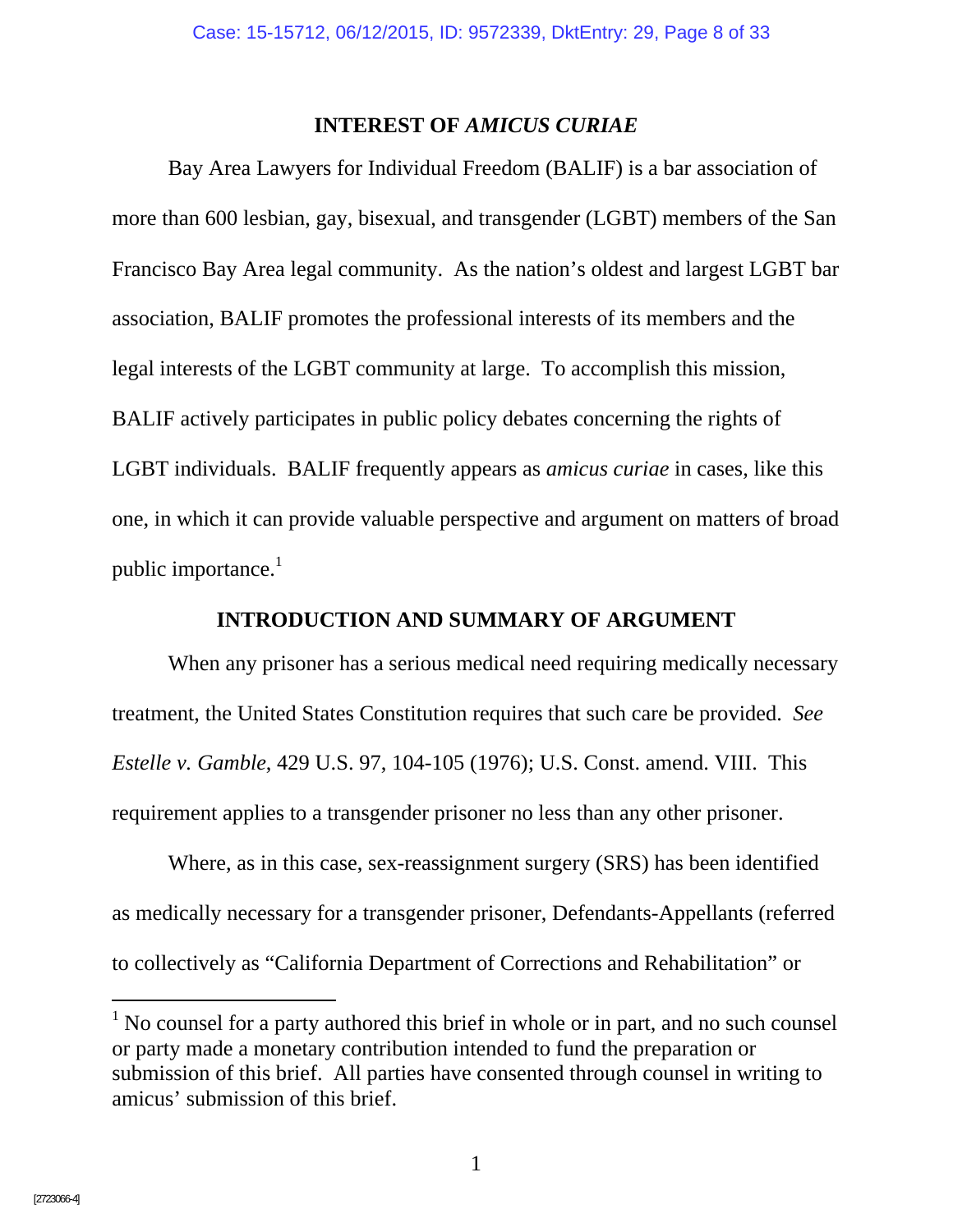"CDCR") must provide such care. CDCR's argument that various anticipated safety and administrative challenges prevent it from providing the SRS procedure that Plaintiff-Appellee ("Ms. Norsworthy") needs are not compelling because CDCR can safely and effectively address those challenges relating to the SRS and post-operation placement. Safety and administrative issues that may arise following constitutionally mandated treatment for a transgender prisoner like Ms. Norsworthy should be identified and addressed. But they do not justify denial of necessary medical care to avoid such issues.

The Prison Rape Elimination Act (PREA), 42 U.S.C. §§ 15601-15609 (2003), and federal guidelines support the district court's order directing CDCR to provide Ms. Norsworthy with the SRS procedure. PREA explicitly requires that prison officials take steps to ensure both the health and the safety of transgender prisoners. Nothing in PREA or its implementing regulations suggests that it would be appropriate to deny medically necessary treatment for Ms. Norsworthy in order to avoid CDCR's asserted anticipated safety or administrative challenges following such treatment.

Numerous state and local systems of detention have developed policies and procedures that ensure the health and safety of transgender prisoners (whether preor post-SRS) while effectively balancing institutional security issues, demonstrat-

[2723066-4]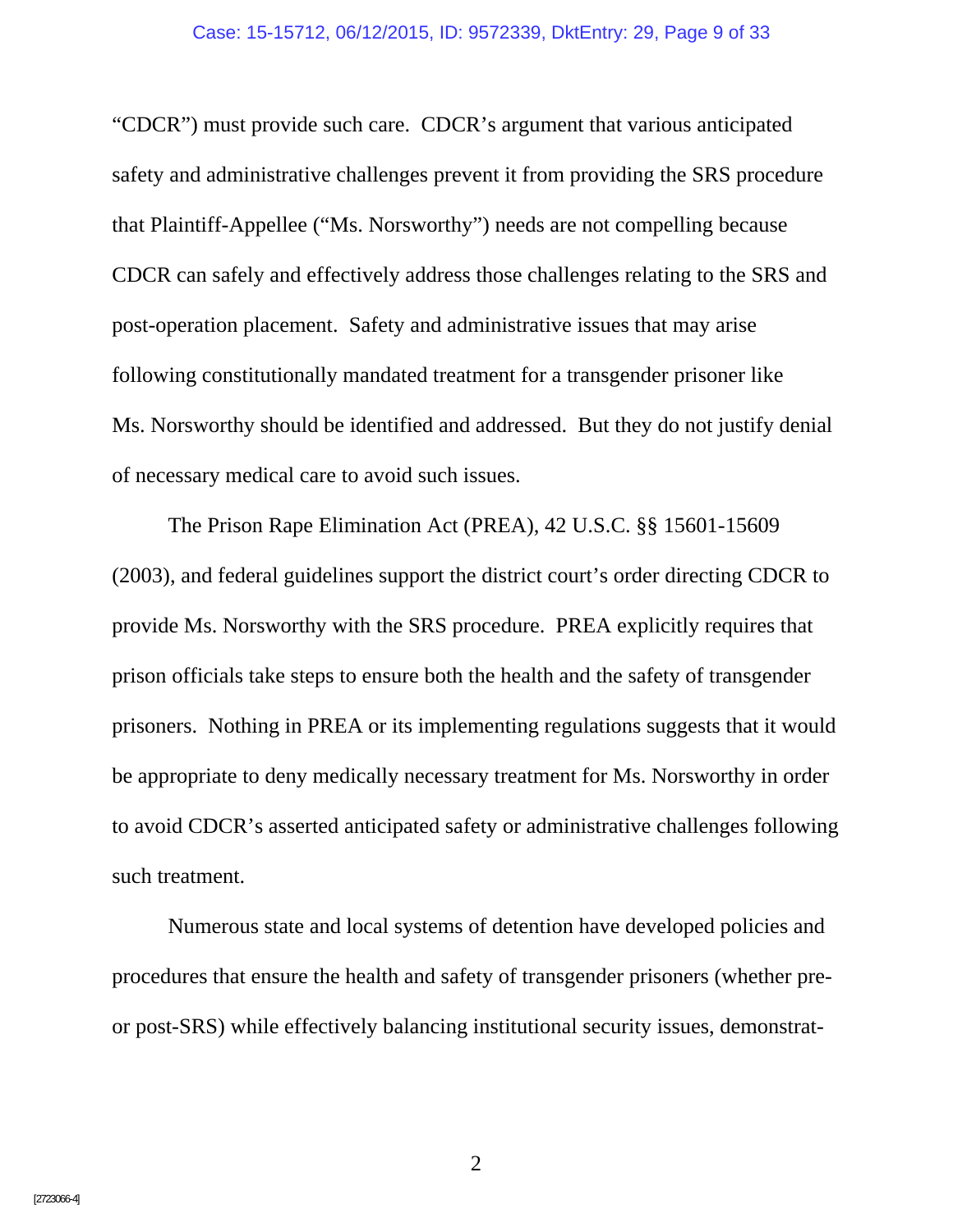#### Case: 15-15712, 06/12/2015, ID: 9572339, DktEntry: 29, Page 10 of 33

ing that safety and administrative challenges do not stand in the way of providing the procedure.

CDCR is a large and sophisticated system with extensive options to address even the most challenging security issues. It has extensive policies and procedures to ensure appropriate administration and the safety of Ms. Norsworthy and others following the provision of SRS. CDCR policies and procedures are designed to ensure prisoners' safety and institutional security during and following medically necessary treatment of all kinds. Importantly, CDCR is already housing a male-tofemale transgender prisoner who has undergone SRS. CDCR's asserted safety or administrative challenges are set forth in a four-page declaration prepared for litigation purposes. They are vague and unsupported by any specific facts, data, or empirical evidence. They constitute nothing more than a pretextual and indefensible excuse for CDCR to avoid its constitutional duty to provide medically necessary care to Ms. Norsworthy.

#### **ARGUMENT**

## **I. THE PRISON RAPE ELIMINATION ACT (PREA) REQUIRES A CASE-BY-CASE ASSESSMENT OF TRANSGENDER PRISONERS TO ENSURE THEIR HEALTH AND SAFETY, AND DOES NOT SUGGEST THAT MEDICAL TREATMENT CAN BE DENIED DUE TO ANTICIPATED SECURITY ISSUES.**

The Prison Rape Elimination Act, passed by unanimous vote in both houses

of Congress in 2003, requires that prison officials take steps to ensure the health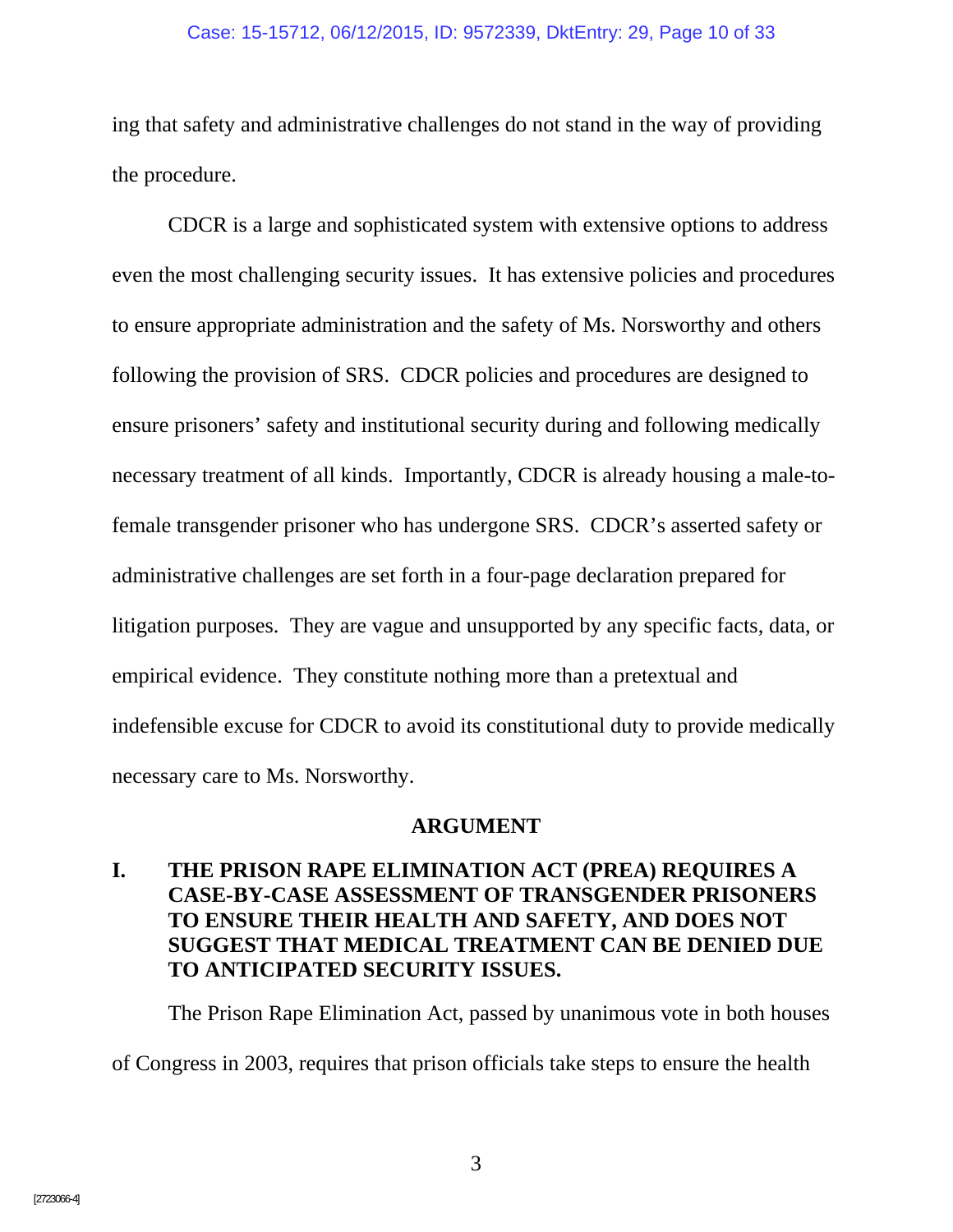#### Case: 15-15712, 06/12/2015, ID: 9572339, DktEntry: 29, Page 11 of 33

and safety of transgender prisoners like Ms. Norsworthy. CDCR's position that "serious safety and administrative challenges concerning Ms. Norsworthy's housing placement post-operation" can justify denial of medically necessary care (Defendants-Appellants' Opening Brief ("CDCR Br.") 39-40) is directly at odds with PREA's mandates. Nothing in PREA or its implementing regulations suggests that CDCR can appropriately deny medically necessary treatment for a transgender prisoner in order to avoid anticipated safety or administrative challenges following treatment.

Congress passed PREA to address the high incidence of rape and related violence in prison facilities. *See* 42 U.S.C. § 15601 (2003). PREA's implementing regulations (28 C.F.R. Pt. 115 (2012), entitled Prison Rape Elimination Act National Standards, "PREA National Standards") mandate that when determining housing placement for any prisoner, officials must conduct an individualized, case-by-case screening to determine a safe and appropriate placement for that prisoner. *See* 28 C.F.R. § 115.42(b). The case-by-case screening must address each prisoner's "risk of being sexually abused by other inmates or sexually abusive toward other inmates." *Id.* § 115.41(a). The screening must consider specific security criteria, including: mental, physical, or developmental disability; age; physical build; criminal history; sexual orientation; previous sexual victimization; and vulnerability. *See id.* § 115.41(d).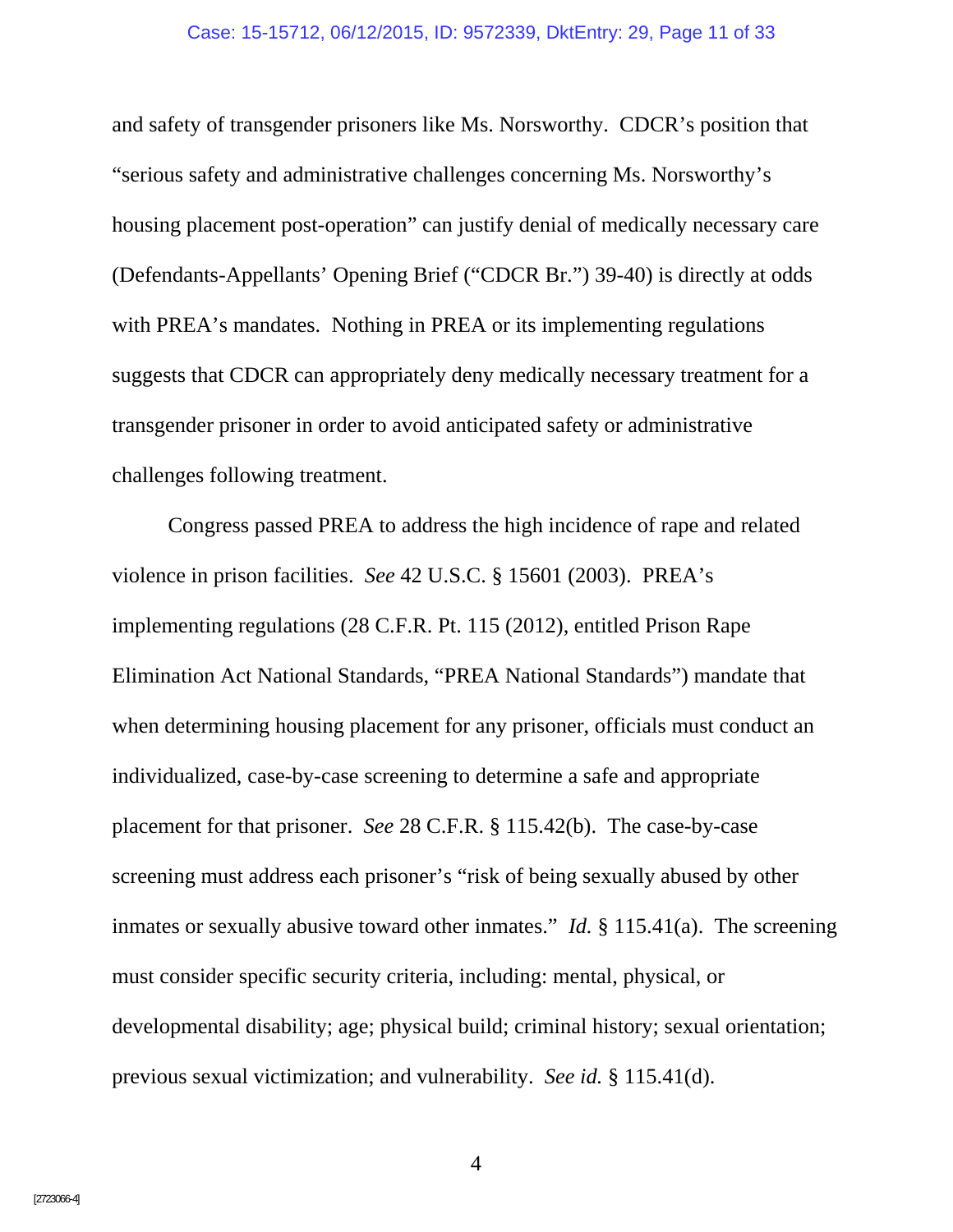The PREA National Standards contain several specific measures that negate CDCR's asserted safety and administrative concerns in this case. The PREA National Standards include enhanced protections for transgender prisoners and require that prison officials ensure both the health and safety for such prisoners:

In deciding whether to assign a transgender or intersex inmate to a facility for male or female inmates, and in making other housing and programming assignments, the agency shall consider on a case-bycase basis whether a placement would ensure the inmate's health and safety, and whether the placement would present management or security problems.

28 C.F.R. § 115.42(c).

It follows that prison officials are not permitted to disregard a transgender prisoner's health needs in the name of perceived security challenges. Decisions regarding a transgender prisoner must be made on a case-by-case basis to ensure both the health and safety of the individual.

The PREA National Standards require prison officials to "use information from the risk screening to inform housing, bed, work, education, and program assignments with the goal of keeping separate those inmates at high risk of being sexually victimized from those at high risk of being sexually abusive." *Id.* § 115.42(a). The regulations further provide, *inter alia*, that "[p]lacement and programming assignments for each transgender or intersex inmate shall be reassessed at least twice each year to review any threats to safety experienced by the inmate," *id.* § 115.42(d), and that a "transgender or intersex inmate's own

 $5<sup>5</sup>$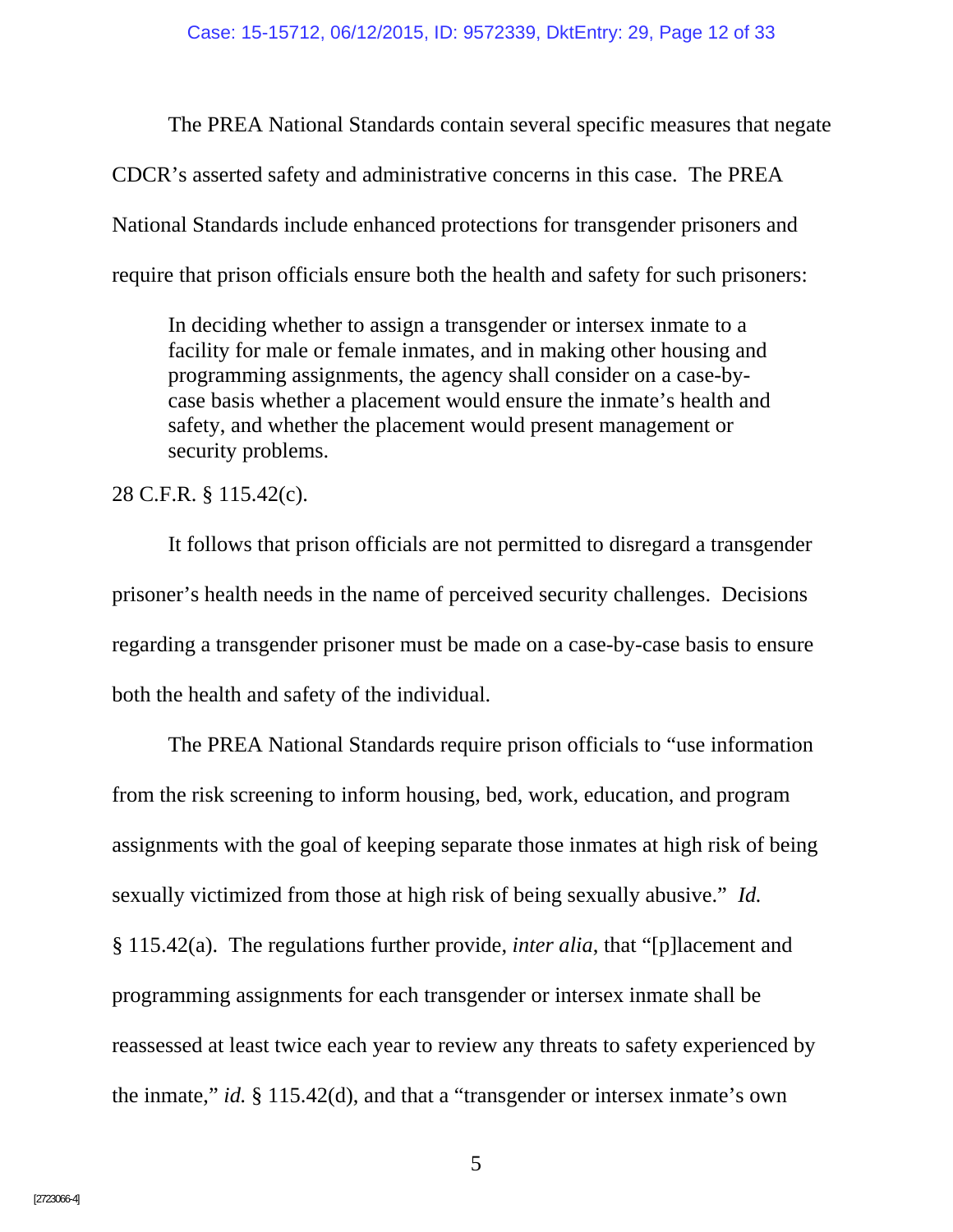views with respect to his or her own safety shall be given serious consideration," *id.* § 115.42(e).

Pursuant to the PREA National Standards, and consistent with the Eighth Amendment, CDCR must take steps to ensure Ms. Norsworthy's health by providing medically necessary treatment and to ensure her safety thereafter so long as she is incarcerated. As the district court found, in Ms. Norsworthy's case, the provision of SRS is the "only adequate medical treatment." (ER 34.) Any anticipated "safety and administrative challenges" to Ms. Norsworthy and others relating to her treatment and housing placement post-operation can and must be addressed by CDCR. They do not justify denying her medically necessary care.

### **II. DETENTION SYSTEMS THROUGHOUT THE COUNTRY, INCLUDING CDCR, ALREADY EFFECTIVELY MANAGE THEIR TRANSGENDER POPULATIONS TO ENSURE THE HEALTH AND SAFETY OF TRANSGENDER AND OTHER PRISONERS.**

### **A. Many State and Local Detention Systems Successfully Implement Systems That Safely House Transgender Prisoners.**

State and local jurisdictions throughout the country appropriately implement

the PREA National Standards using policies that ensure the health *and* safety of transgender prisoners. They have been implemented in statewide prison systems like that in Washington State, in large jail systems like that in Cook County, Illinois, and in smaller jail systems like that in Cumberland County, Maine. The policies in these diverse jurisdictions differ, accounting for each system's size,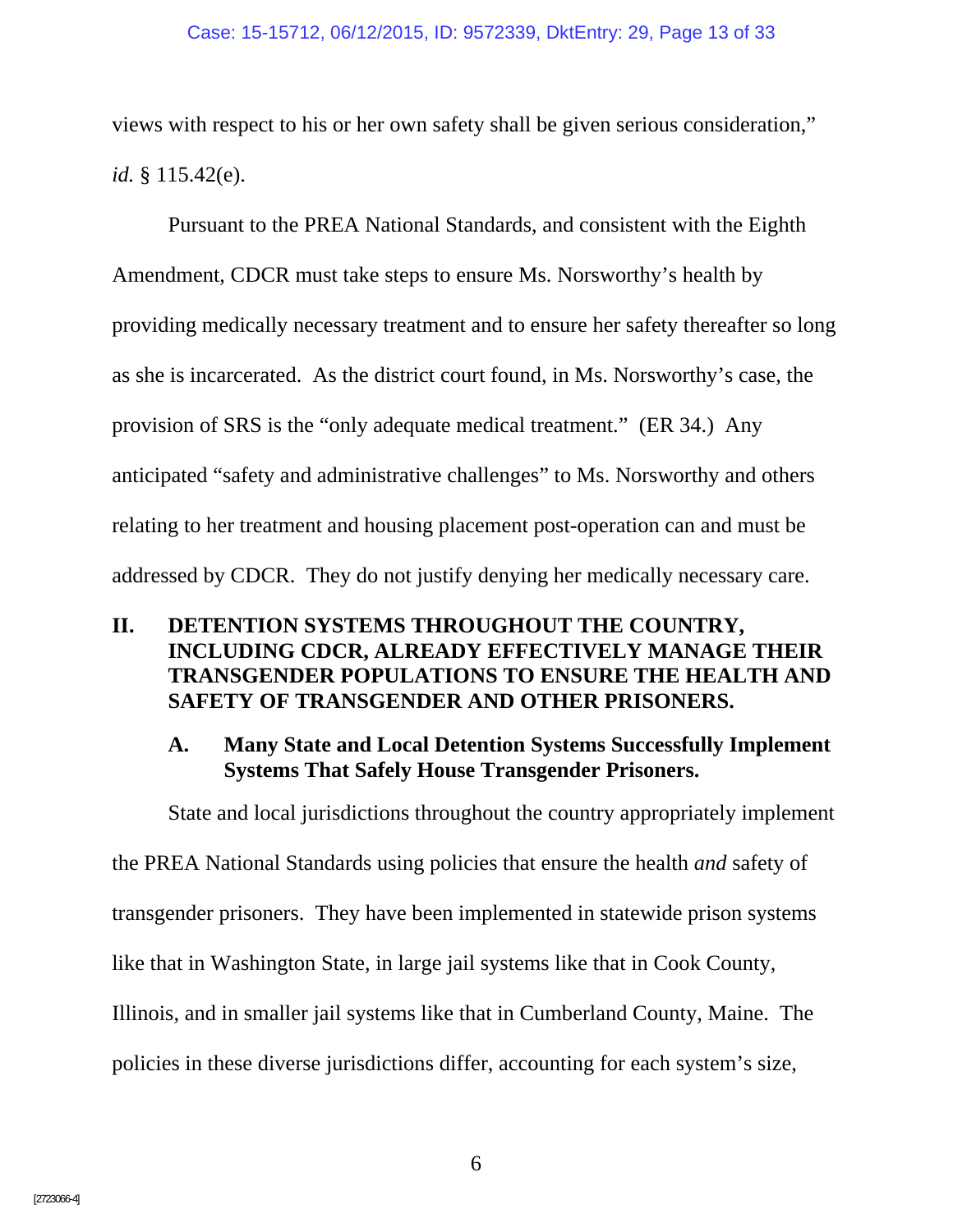prisoner population make-up, administrative structure, and available housing options. The common thread is each system's individualized, case-by-case determination designed to ensure the health and safety of individual transgender prisoners, as well as the security of other prisoners and the institutional setting. These systems are designed to safely house male-to-female transgender prisoners (including post-SRS) in female housing units when appropriate. Their policies and programs demonstrate the myriad options available to CDCR to provide a safe and appropriate housing placement for a transgender prisoner like Ms. Norsworthy following her SRS treatment. None of the policies suggests that it would be appropriate to deny necessary medical care for a transgender prisoner in order to avoid anticipated security or administrative challenges.

**Washington State:** The Washington Department of Corrections (WA DOC) policy on transgender prisoner housing determinations is embedded in the Department's broader procedures for assessing the risk of sexual victimization and/or predation of all prisoners, consistent with the PREA National Standards (28 C.F.R. Pt. 115). *See* WA DOC Policy No. 490.820, PREA Risk Assessments and Assignments (Apr. 13, 2005), *available at* http://www.doc.wa.gov/policies/files/ 490820.pdf. The WA DOC has a specific protocol for the housing of transgender prisoners, which requires consideration of placement in both men's and women's facilities. *See* WA DOC Protocol No. 02-384, Protocol for the Housing of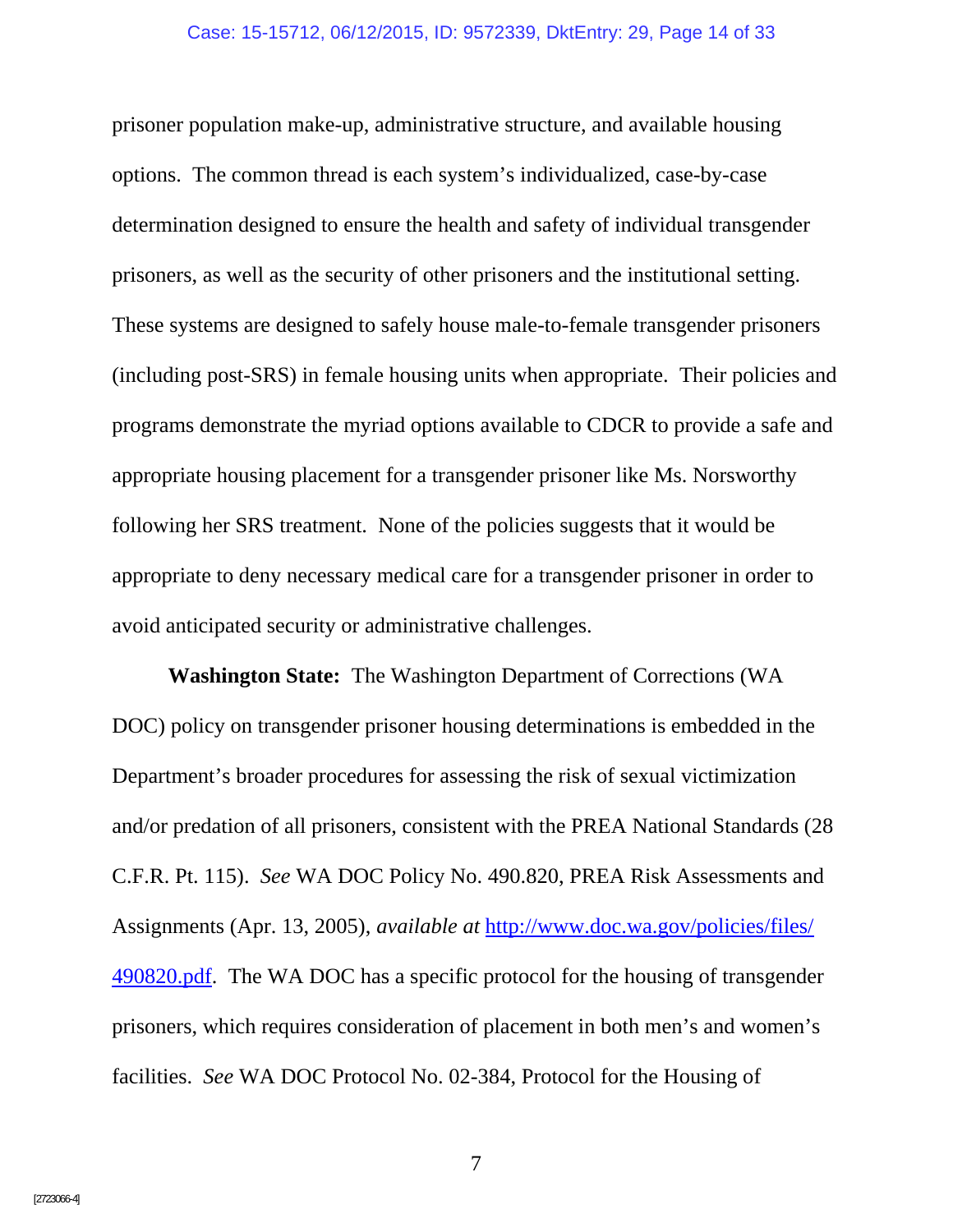Transgender and Intersex Offenders (May 10, 2013), *available at*

http://www.doc.wa.gov/docs/02-384PREAprotocolhousingtransgender.pdf. As recognized by another federal court, the WA DOC has "uneventfully" housed post-SRS male-to-female transgender prisoners in female units. *See Kosilek v. Spencer*, 889 F. Supp. 2d 190, 244 (D. Mass. 2012) (discussing placement of a post-SRS transgender woman in a Washington State women's prison), *rev'd en banc*, 774 F.3d 63 (1st Cir. 2014). The WA DOC protocol outlines fifteen review factors, including the prisoner's medical and mental health needs, length of incarceration, history of victimization or predation, ability to defend oneself without resorting to violence or aggression, physical resemblance to a particular gender, management or safety concerns, housing history, and the prisoner's own input regarding his or her safety needs. *See* WA DOC Protocol No. 02-384, *supra*.

**Washington D.C.:** The Washington D.C. Department of Corrections (D.C. DOC) established the Transgender Housing Committee in 2009. The Committee is responsible for determining each transgender prisoner's housing assignment on a case-by-case basis. *See* D.C. DOC Policy & Procedure 4020.3E, Gender Classification and Housing (May 1, 2014), *available at* http://doc.dc.gov/ publication/gender-classification-and-housing. The prisoner can be housed consistent with his or her gender identity and/or genitalia, allowing for placement of a male-to-female prisoner in a female unit or a female-to-male prisoner in a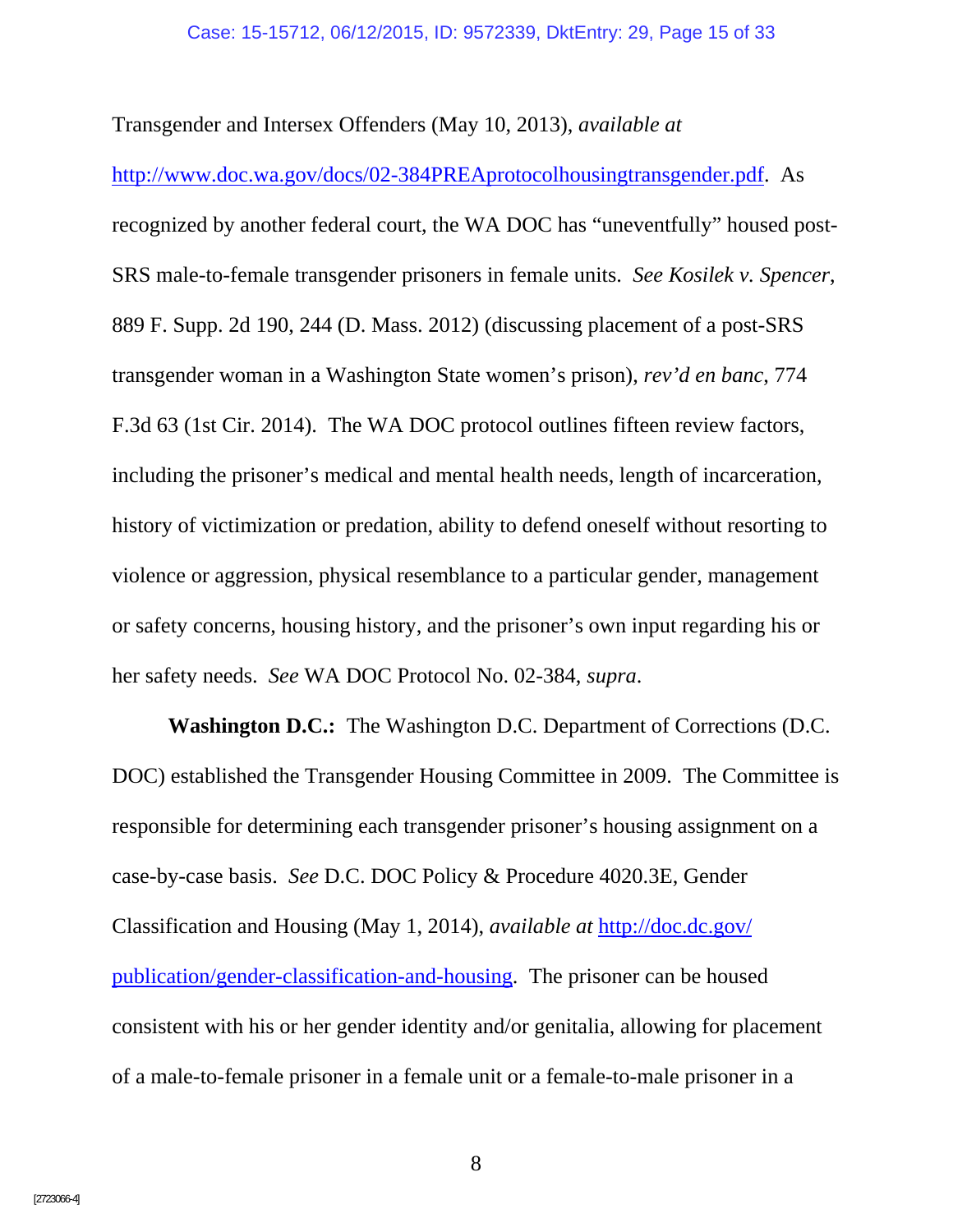male unit, where appropriate. *Id.* at 2, 6. D.C. DOC's transgender prisoner housing policy mandates that individuals not be held in administrative segregation for more than seventy-two hours pending a housing determination; and such prisoners may be so placed in administrative segregation only if they present a heightened risk to themselves or others or they are determined to be vulnerable to victimization in any other housing setting. *Id.* at 6-7. Segregated housing placements are permitted only for as long as the heightened risk exists and must be reviewed on a regular basis. *Id.* at 7.

**Cook County, Illinois:** In 2011, the Cook County Department of Corrections established the Gender Identity Committee to make case-by-case housing recommendations for transgender prisoners. Male-to-female transgender prisoners are considered for placement in female housing units. *See* Cook Cnty., Ill. Interagency Directive No. 64.5.43.0, Mgmt. of Inmates with Gender Identity Disorder at 4-5 (Mar. 7, 2011), *available at* https://www.prisonlegalnews.org/ news/publications/transexual-prisoner-management-directive-cook-county-il/. The Committee considers the individual's housing preferences, his or her physical and psychological health records, any safety and security issues regarding either the individual prisoner or the general prisoner population, and considerations for maintaining the prisoner's dignity and respect. *Id.* A transgender prisoner may be housed in administrative segregation only when the prisoner presents a heightened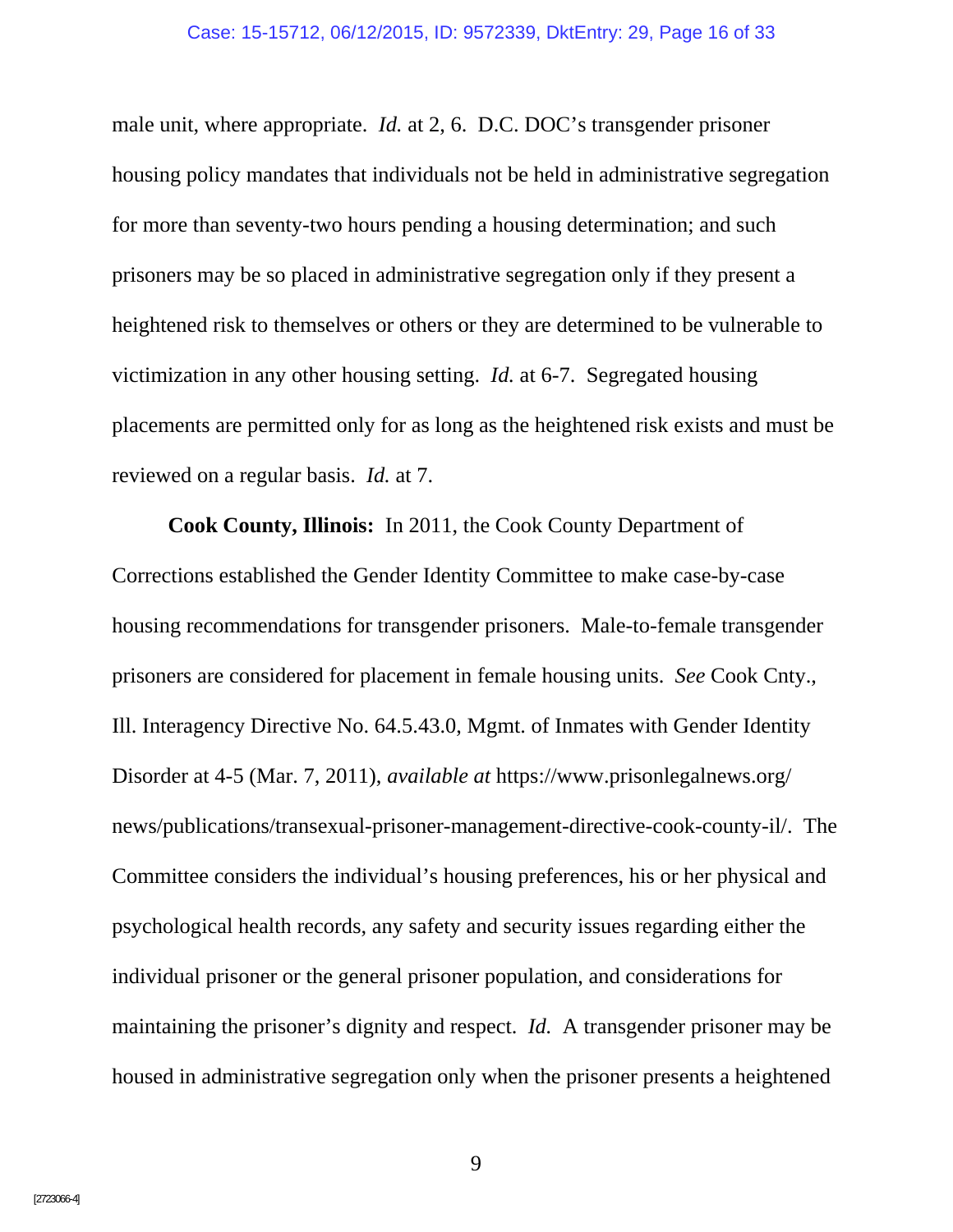or immediate risk of harm to self or others. *Id.* at 7. Such a segregated placement is permitted only for the limited periods during which the heightened security risk exists. *Id.*

**Denver, Colorado:** The Denver Sheriff Department (DSD) established its Transgender Review Board in 2012. Housing decisions consider gender identity and cannot be based solely on sex at birth or genitalia, such that male-to-female transgender prisoners are considered for placement in female housing units. *See* DSD Office of Dir. of Corr./Undersheriff, Dep't Order No. 4005.1, Transgender & Gender-Variant Inmates at 6 (Jun. 6, 2012), *available at* http://nicic.gov/library/ files/026337.pdf. The Board assesses each transgender prisoner's medical, psychological and housing needs based on his or her gender identity, adjustment to incarceration, and psychological factors that may contribute to potential victimization. *Id.* at 5. Housing decisions must be made to maximize the health and safety of the individual prisoner. *Id.* at 6. The Board may consult with an outside member of the transgender, LGBT, or allied community to assist it in forming its recommendations and the prisoner has the option of having such a representative present at the housing hearing and/or interview. *Id.* at 5. The final housing decision is made by the jail's Classification Unit, after consideration of the Transgender Review Board's recommendations. *Id.* at 6.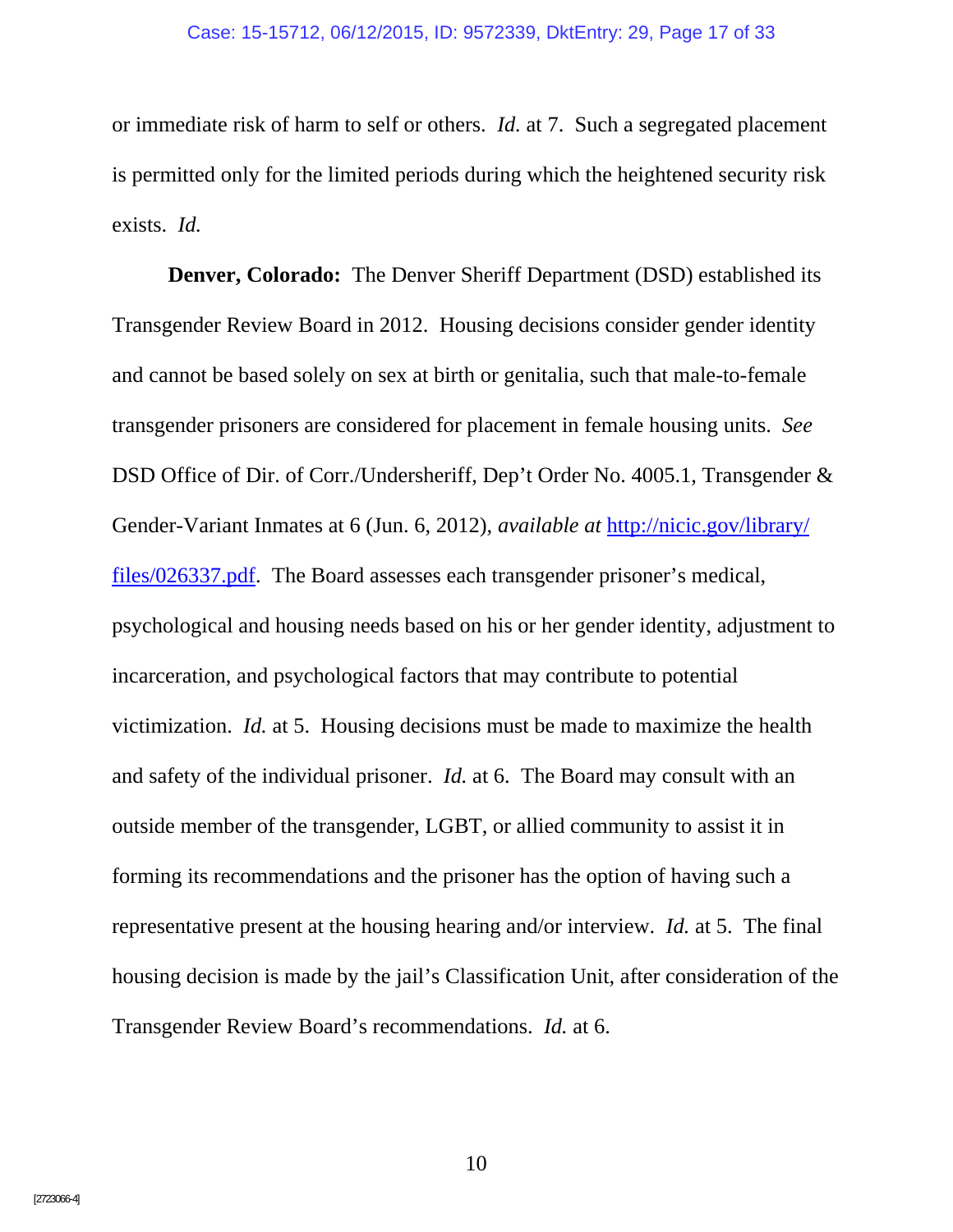**Cumberland County, Maine**: A Transgender Review Committee must determine the housing placement of transgender prisoners within seventy-two hours of arrival at the Cumberland County Jail. Housing decisions consider gender identity and preference, not genitalia, such that male-to-female transgender prisoners are considered for placement in female housing units. Placement of transgender prisoners is decided on a case-by-case basis after considering security and safety needs, housing availability, and gender identity. The Committee considers an individual's institutional history (including any history of predation or victimization), charges, length of stay, identity preferences, medical history, and mental or physical needs. *See* Cumberland Cnty. Sheriff's Office Policy No. N-243A, Transgender Inmates (Dec. 2009).

These jurisdictions, which allow for the housing of pre- and post-SRS transgender male-to-female prisoners in female units, demonstrate that a PREAcompliant custodial system can effectively ensure the health and safety of any transgender prisoner while balancing other relevant security and administrative challenges. They demonstrate that viable options are available to CDCR.

### **B. CDCR Has an Extensive Security Classification System, Pursuant to Which It Is Already Housing a Post-SRS Male-to-Female Prisoner.**

CDCR itself has extensive security classification procedures to determine safe and appropriate housing placements for each of its more than 129,000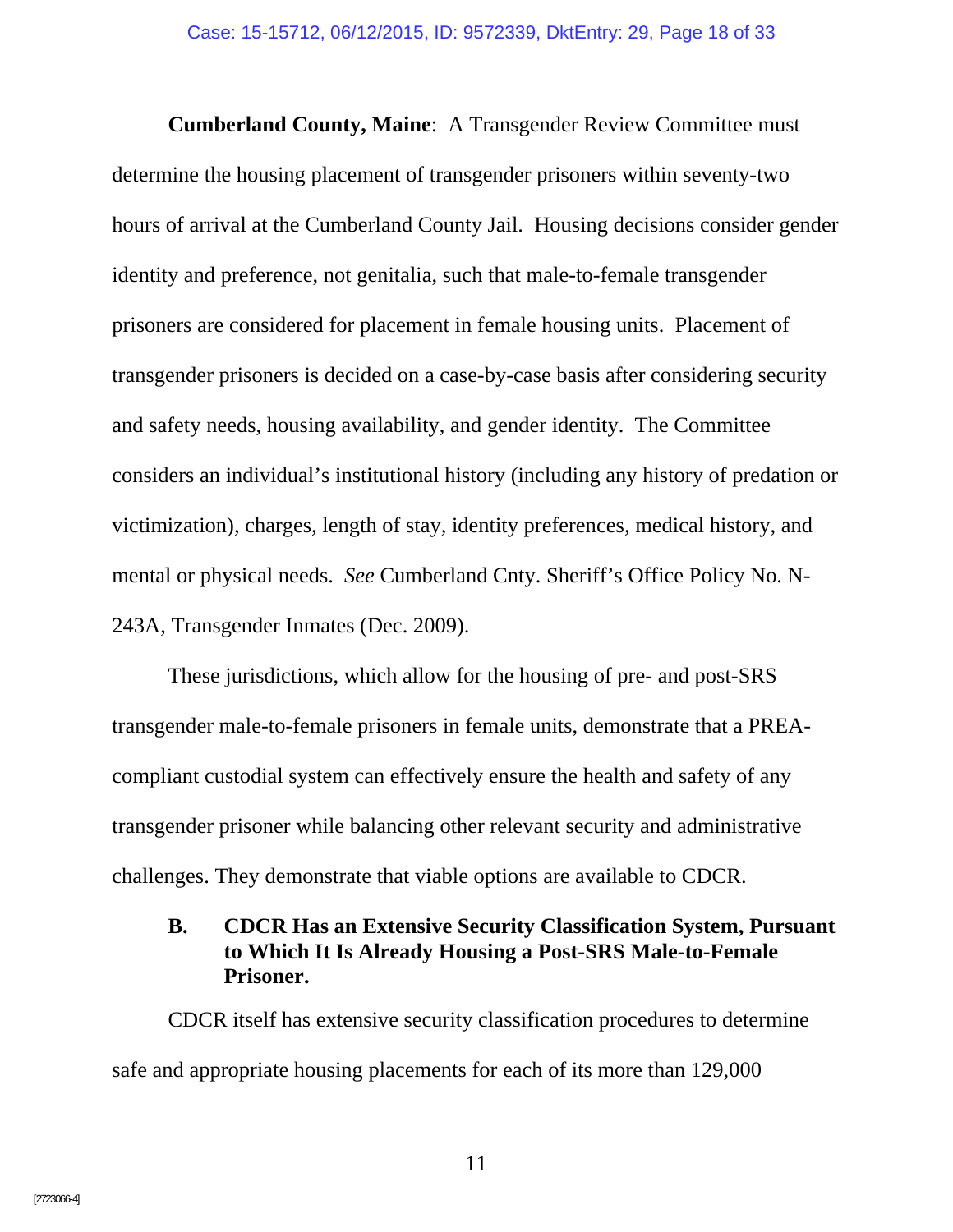inmates, including transgender prisoners. *See* CDCR website, *Weekly Report of Population as of Midnight May 20, 2015*, http://www.cdcr.ca.gov/ Reports\_Research/Offender\_Information\_Services\_Branch/WeeklyWed/TPOP1A/ TPOP1Ad150520.pdf. CDCR's classification system applies to its large and diverse prisoner population, which includes at least 385 transgender prisoners. *See* Howard Mintz, *California Transgender Inmates Fight for Medical Care*, San Jose Mercury, May 18, 2015. CDCR procedures are fully capable of addressing the housing needs of post-SRS transgender prisoners. There is no evidence or reason to believe that CDCR's established procedures are incapable of handling the safety or administrative challenges related to housing these individuals, including Ms. Norsworthy post-SRS. Indeed, the CDCR is already housing a post-SRS maleto-female transgender prisoner in a female facility. *See* Declaration of Kelly Harrington ("Harrington Decl.") (ER 135 ¶ 6).

CDCR's large size and diverse range of facilities provide many housing placement options for its prisoner population. CDCR operates 35 adult institutions, including three women's facilities. CDCR website, *Prison Facilities*, http://www.cdcr.ca.gov/Facilities\_Locator/index.html; *Female Offender Programs and Services*, http://www.cdcr.ca.gov/Adult\_operations/FOPS/index.html. CDCR houses prisoners at four different security levels. Cal. Code Regs. tit. 15, §§ 3375, 3377. For each CDCR prisoner, the system assesses a series of security factors,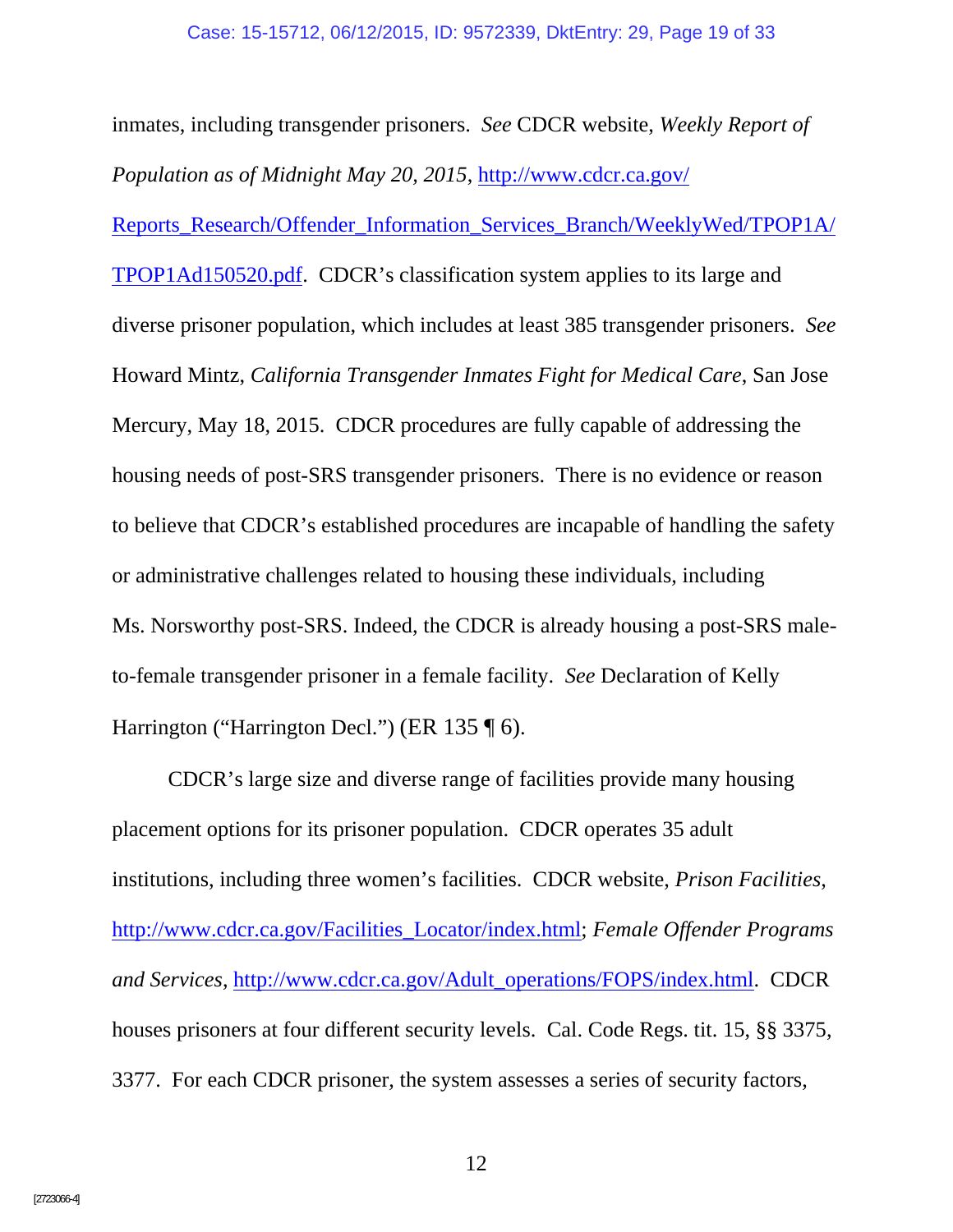#### Case: 15-15712, 06/12/2015, ID: 9572339, DktEntry: 29, Page 20 of 33

including commitment offense, enemies and history of victimization, history of violence, security threat group affiliation, reports of prior misconduct, and history of sexual assault victimization or predation. *See id.* § 3269(a). The screening authority assesses whether each prisoner requires special housing restrictions by considering potential security issues, requests for protective custody, medical or mental health issues, and related factors. *See id.* § 3269(b). Prisoners undergo additional screening to determine if they can safely house in dorms, double-celled housing, or single-celled housing. *See id.* §§ 3269(c)-(f).

The process to provide a safe and appropriate housing placement for a post-SRS transgender prisoner is essentially no different than the process used for housing any other CDCR prisoner. CDCR's classification procedures are designed to account for each of the anticipated security challenges that CDCR asserts will be presented by Ms. Norsworthy's case. *See* CDCR Dep't Operations Manual §§ 62080.3, 62070.9.3 (procedures for prisoners undergoing and recovering from a surgical procedure); *id.* § 54046.4 (procedures for prisoners with a history of sexual assault or other form of violence); *id.* §§ 54040.5, 54046.4 (procedures for prisoners at risk of physical or sexual victimization and predation).

In fact, there are specific additional CDCR procedures for "difficult-tohouse" transgender prisoners:

In cases where a[] [transgender] inmate-patient has multiple case factors which make it difficult to house them in one of the above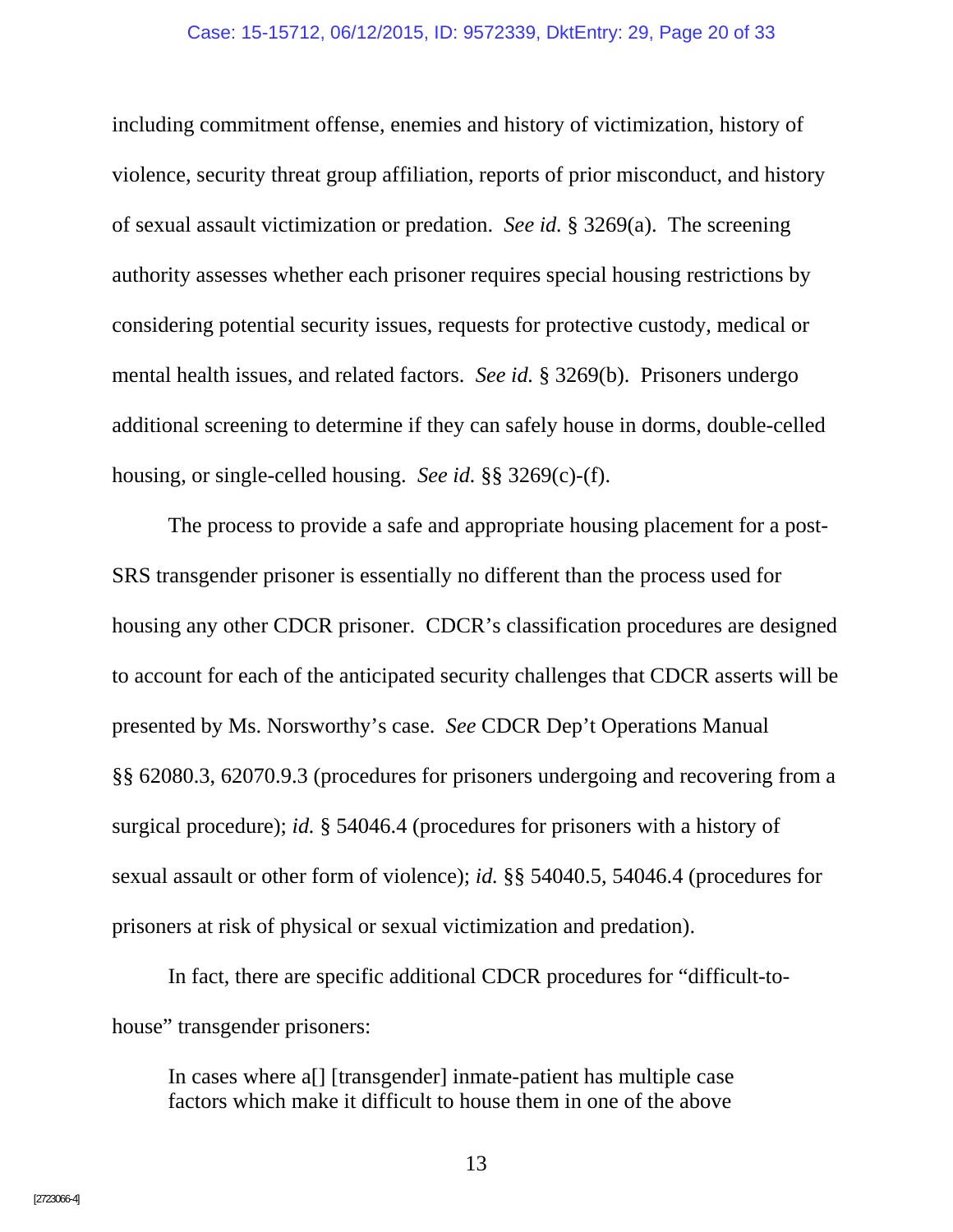listed institutions, a case conference consisting of Health Care Placement Oversight Program, Classification Services Unit, California Correctional Health Care Services, and Population Management Unit staff, shall be conducted to determine the most appropriate level of care/institution suitable for housing consistent with the inmatepatient's case factors.

CDCR Dep't Operations Manual § 62080.14 ("Transgendered Inmates").

Plainly, CDCR is capable of handling the anticipated safety or

administrative challenges related to housing Ms. Norsworthy post-SRS, and of

ensuring both her health and safety so long as she is in CDCR's custody.

## **III. CDCR'S ASSERTED SECURITY ISSUES IGNORE IMPORTANT ASPECTS OF CALIFORNIA'S PRISON SYSTEM, AND ARE IN ANY EVENT ENTIRELY MANAGEABLE.**

## **A. CDCR's Asserted Safety and Administrative Challenges Regarding Ms. Norsworthy's Post-SRS Placement Are Misleading, and in Any Event Manageable.**

CDCR's position that safety and administrative challenges concerning Ms. Norsworthy's housing placement post-operation justify the denial of SRS are misleading and not credible. In any event, as explained above, the asserted security issues can be managed through CDCR's existing housing and security policies and procedures.

First, CDCR argues that if Ms. Norsworthy is provided SRS, housing her in a male facility would be unacceptable. It further argues that housing her in a female facility would "also present[] significant concerns" because she "could be targeted for assault or victimization by other inmates, or conversely,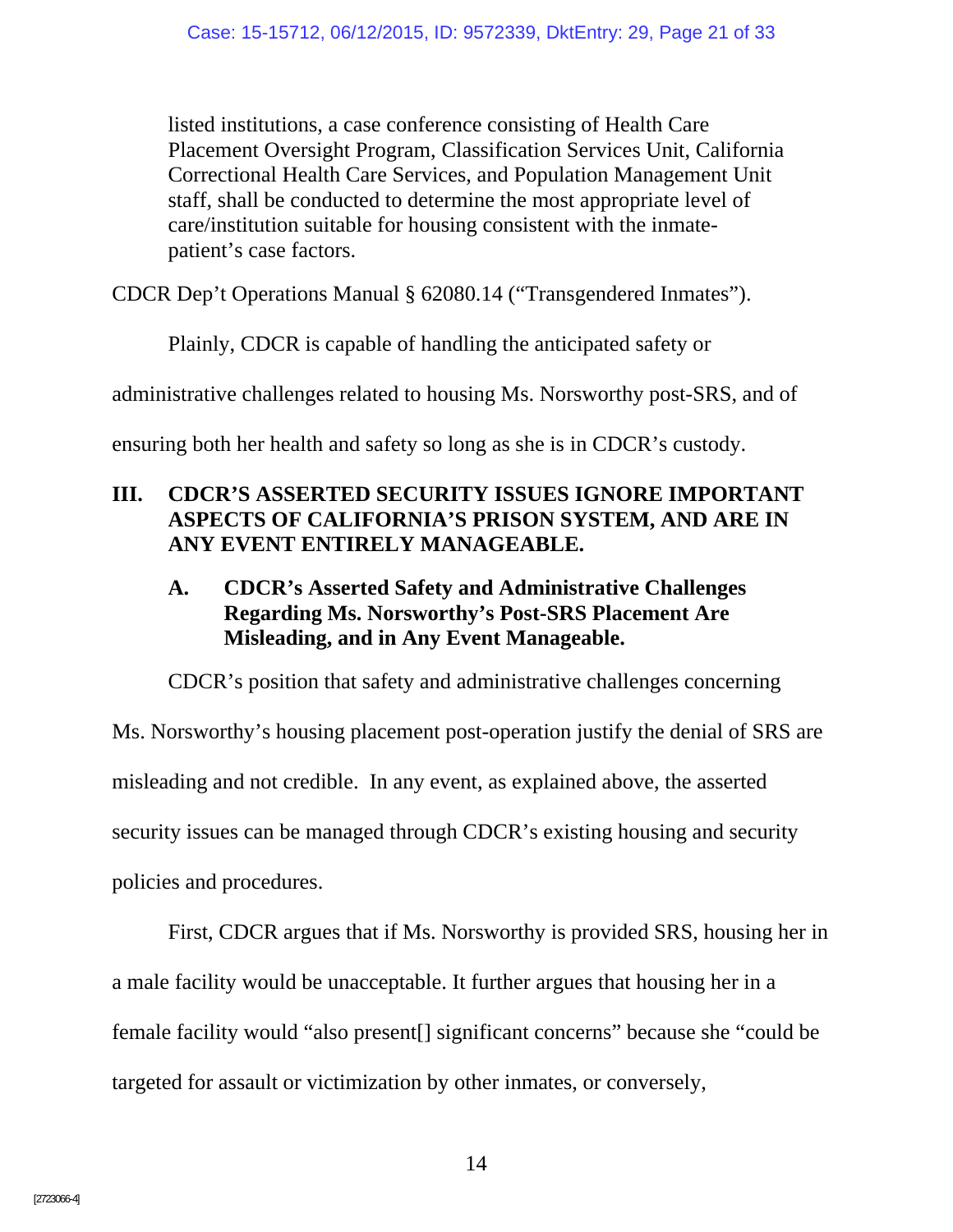#### Case: 15-15712, 06/12/2015, ID: 9572339, DktEntry: 29, Page 22 of 33

Ms. Norsworthy might pose a threat to other inmates." CDCR Br. 40 (citing Harrington Decl. (ER 135-136  $\P$  $7 \& 8$ )). Any relevant security factors following the provision of SRS can and should be addressed just as they would be for any non-transgender female prisoner in CDCR's custody. But the security issues asserted by CDCR, contained in a vague four-page declaration, are not supported by any specific facts, data, or empirical evidence. They were not even raised until this case reached litigation. They do not justify denial of treatment for Ms. Norsworthy.

Second, CDCR ignores the substantial risks that male-to-female transgender prisoners like Ms. Norsworthy face in California's male prisons. The reality is that in today's prisons, including and likely especially in CDCR prisons, male-tofemale transgender prisoners are at a significantly heightened risk of abuse, sexual violence, and other harms by virtue of their placement in male facilities. Ms. Norsworthy has herself been the victim of multiple sexual assaults while housed in CDCR's male facilities.

The disproportionate risk of sexual victimization and related abuse that male-to-female transgender prisoners face in male facilities is well established. *See* Deborah Sontag, *Push to End Prison Rapes Loses Earlier Momentum*, N.Y. Times, May 12, 2015, at A1 (citing incidents of violence and abuse against maleto-female transgender prisoners in male facilities); Sharon Dolovich, *Strategic*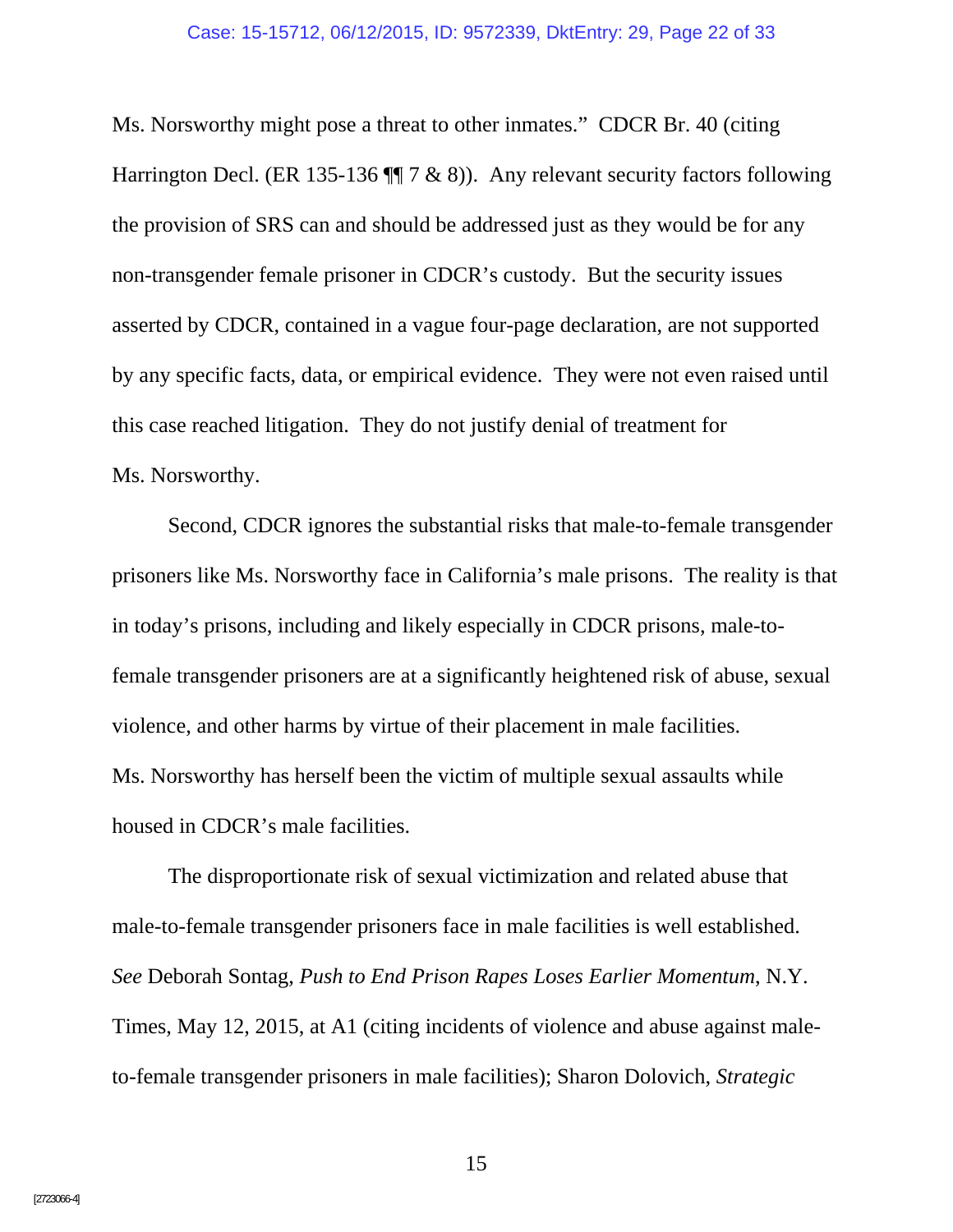*Segregation in the Modern Prison*, 48 Am. Crim. L. Rev. 1, 18 (2011) (noting that "trans women, who self-identify and self-present as women, become obvious targets" for sexual violence in male detention facilities); District of Columbia Off. Insp. Gen. Mgmt. Alert Report, DOC Policy on Inmate Gender Identification May Violate District Regulations at 2 (Apr. 4, 2008) (finding that male-to-female transgender prisoners "may be at heightened risk of torture or ill-treatment if they are placed in male [facilities], as such placement may put an individual at risk of physical or sexual assault"); The Sylvia Rivera Law Project, *"It's War In Here": A Report On The Treatment Of Transgender And Intersex People In New York State Men's Prisons* (2007), *available at* http://srlp.org/files/warinhere.pdf ("In men's facilities, transgender women, gender non-conforming people, and intersex people are frequent and visible targets for discrimination and violence[.]"); Christine Peek, *Comment, Breaking out of the Prison Hierarchy: Transgender Prisoners, Rape, and the Eighth Amendment*, 44 Santa Clara L. Rev. 1211, 1248 (2004) (noting that male-to-female transgender prisoners are, "[b]y virtue of their feminine appearance and the nature of the prison hierarchy, [male-to-female] transgender inmates housed in men's prisons disproportionately targeted for rape and other violence").

The widespread violence against male-to-female transgender prisoners housed in California's male prisons is particularly well documented. And it is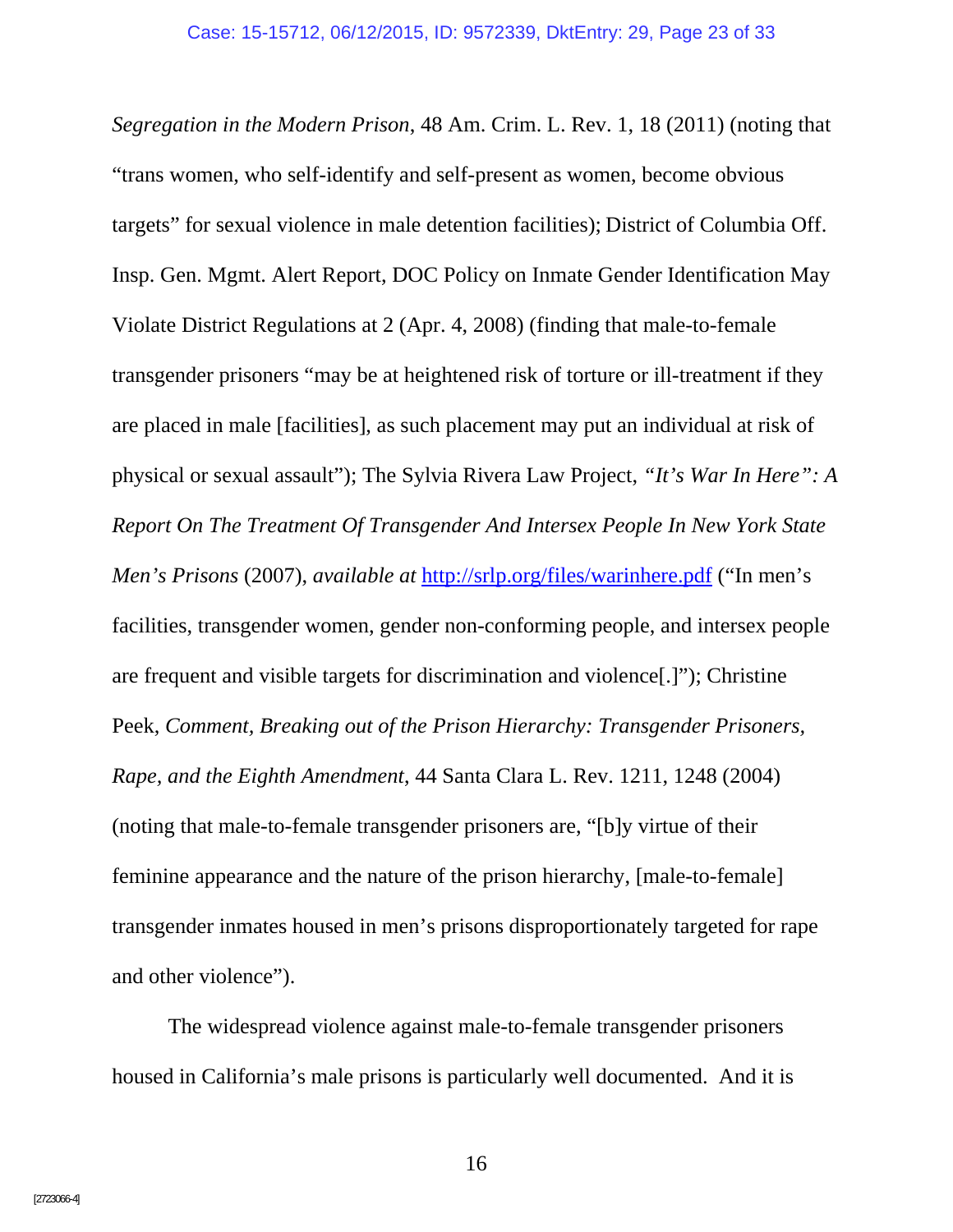staggering. One study found that transgender prisoners in California's prisons are 13 times more likely to be victims of sexual assault: 59% of transgender prisoners reported having been sexually assaulted, as compared to 4.4% of a random sample all prisoners in male facilities. *See* Valerie Jenness et al., *Violence in California Correctional Facilities: An Empirical Examination of Sexual Assault,* Report to the California Department of Corrections and Rehabilitation, Sacramento, CA at 3, 27 (2007). A December 2010 report, funded by CDCR, found that transgender prisoners in California's men's prisons were "exceptionally vulnerable" to physical and sexual victimization. *See* Lori A. Sexton et al., *Where the Margins Meet: A Demographic Assessment of Transgender Inmates in Men's Prisons*, 27 Justice Q. 835, 839 (Dec. 2010).

The PREA directives stem from specific findings regarding the "extremely high risk for abuse" that male-to-female transgender prisoners (whether pre- or post-SRS) like Ms. Norsworthy face when housed in male facilities. Nat'l Inst. of Corrs., Nat'l Prison Rape Elimination Commission Report ("NPREC Report") at 74 (June 2009), *available at* http://www.nicic.gov/preacommission. The NPREC Report found that men's correctional facilities have "very rigid cultures that reward extreme masculinity and aggression," and noted that "[m]ale-to-female transgender individuals are at special risk" in such facilities. *Id.* at 73.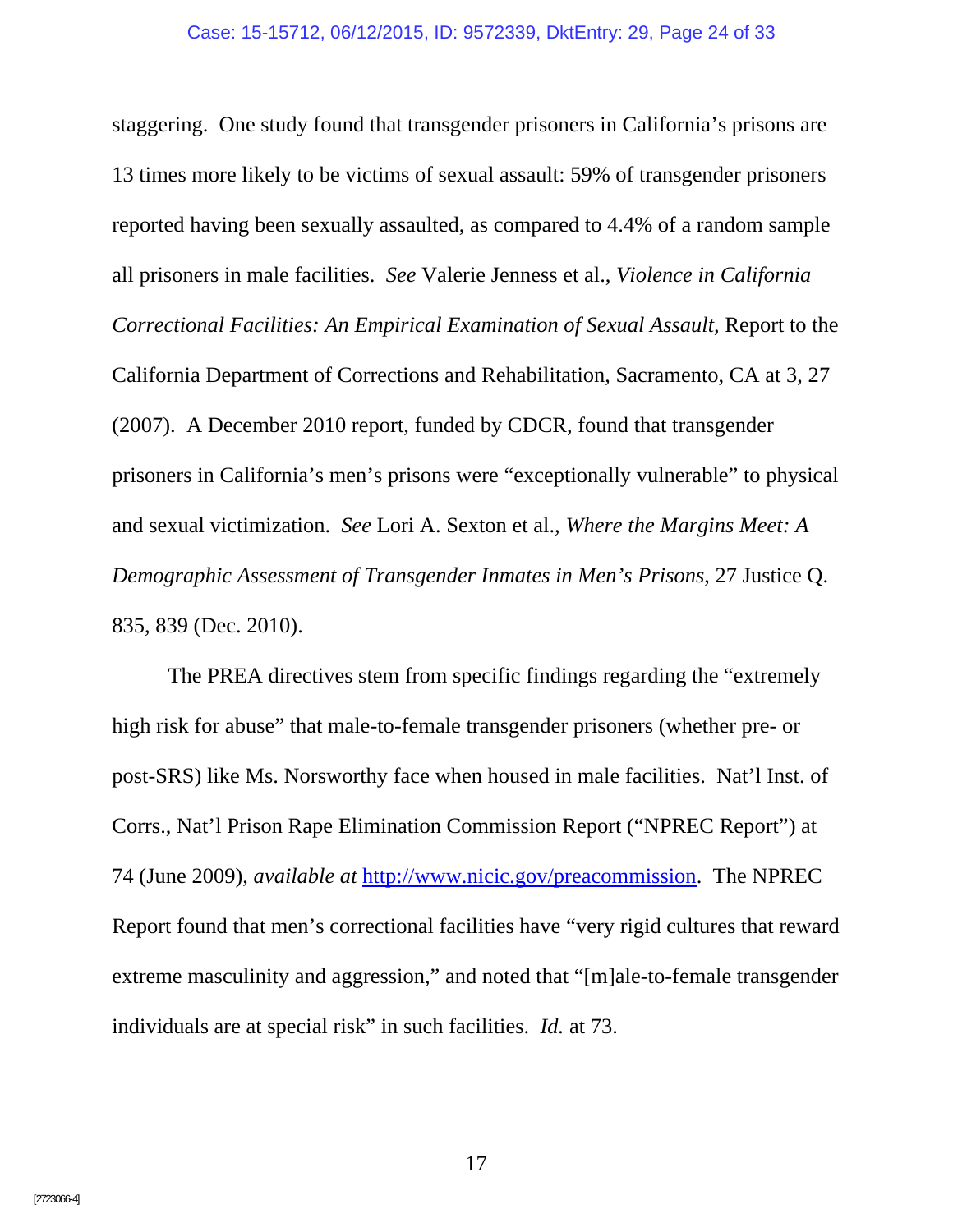The PREA National Standards issued in the wake of the NPREC Report thus stands in opposition to the historically dominant practice of housing transgender inmates according to their genitalia and without regard to their gender identity and other factors that may affect their safety while incarcerated. *See* Giovanna Shay, *PREA's Elusive Promise: Can DOJ Regulations Protect LGBT Incarcerated People?*, 15 Loy. J. Pub. Int. L 343, 352 (2014).

Ms. Norsworthy's post-SRS circumstances will present a simpler case than what is envisioned by the PREA National Standards. The PREA National Standards require that prison officials consider placement of a transgender prisoner in both male and female facilities through an individualized assessment; the standards thus endorse appropriate placement according to a prisoner's gender identity, even when different from his or her genitalia. *See* 28 C.F.R. § 115.42(c). In contrast, once Ms. Norsworthy has SRS, CDCR will address security factors to determine a safe and appropriate placement for her as a *female*-identifying individual with *female* genitalia.

None of this is to say that CDCR can or should ignore relevant security factors that may arise in placing Ms. Norsworthy post-SRS in a female housing unit. CDCR will identify and address relevant security factors, as it does with all prisoners in its custody. But to consider only the anticipated—and at this point, speculative—security challenges in placing Ms. Norsworthy in a female facility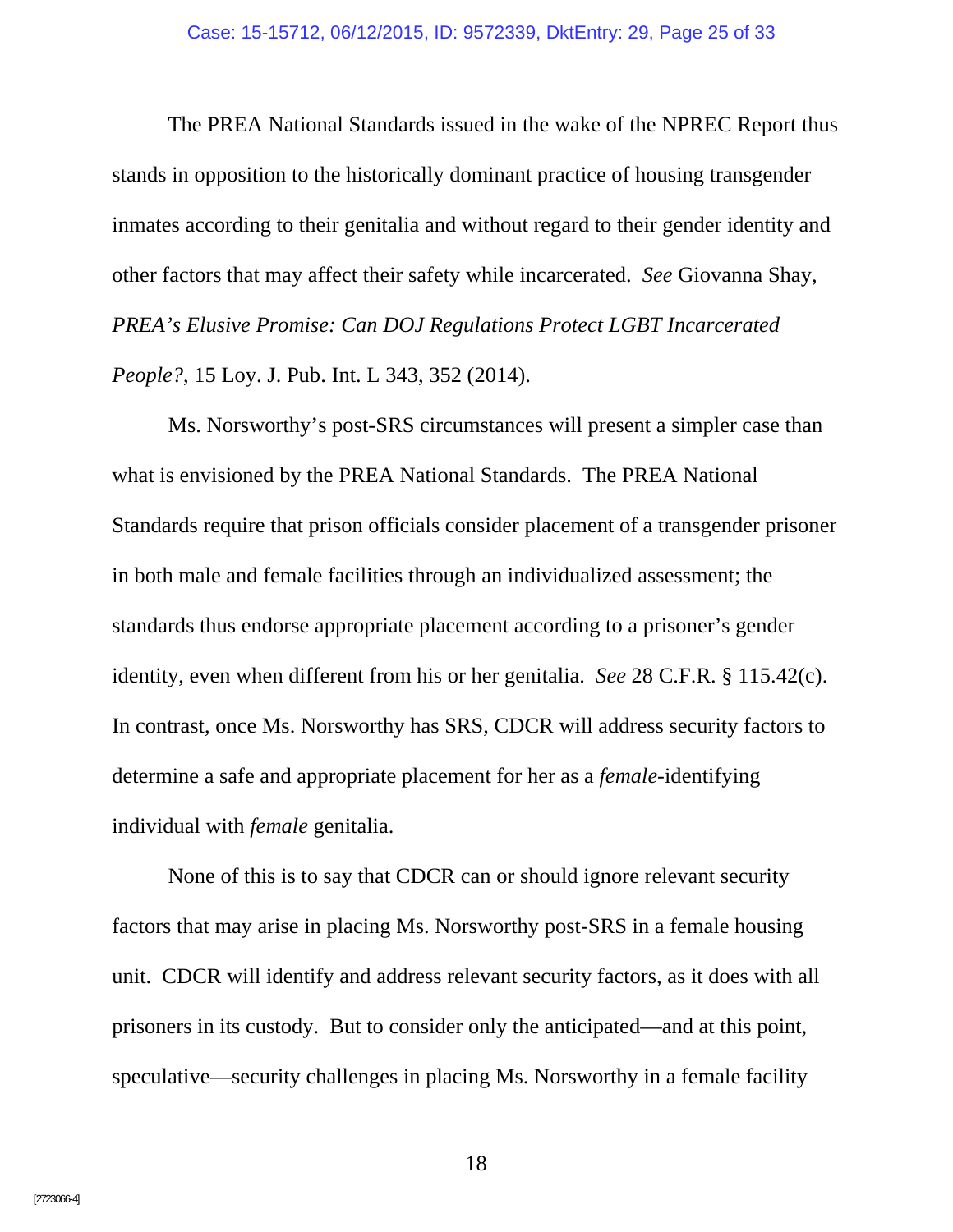#### Case: 15-15712, 06/12/2015, ID: 9572339, DktEntry: 29, Page 26 of 33

after she receives SRS is to ignore the full context of her situation. Male-to-female transgender prisoners like Ms. Norsworthy are at heightened risk of abuse, sexual violence, and other harms in male facilities. Ms. Norsworthy herself has been the victims of multiple rapes and sexual assaults while housed in CDCR male prisons. (ER 134 ¶ 5; ER 307.) As the district court found, Ms. Norsworthy is also at serious risk of physical and psychological harm if denied the sex-reassignment surgery that has been determined to be medically necessary. (ER 34-36.)

CDCR's interest in ensuring the health and safety of those in its custody is not impaired, but significantly enhanced, by ensuring medically necessary treatment and by making a careful, individualized housing determination that takes into account Ms. Norsworthy's and any other institutional security needs.

### **B. CDCR's Asserted Security Issues Regarding the Mechanics for Arranging the SRS Procedure Are Consistent With Those That CDCR Already Manages and Do Not Support Denial of Treatment.**

CDCR asserts that it cannot safely provide Ms. Norsworthy with SRS due to its "safety and security concerns presented by arranging for an inmate's transportation and hospitalization for any surgery, accommodating the inmate's immediate post-operative recovery period, and meeting the inmate's needs following significant medical interventions." Harrington Decl. (ER 135 ¶ 6). This naked assertion lacks any explanation as to how Ms. Norsworthy's transportation, hospitalization, and surgery poses a security risk that is any different than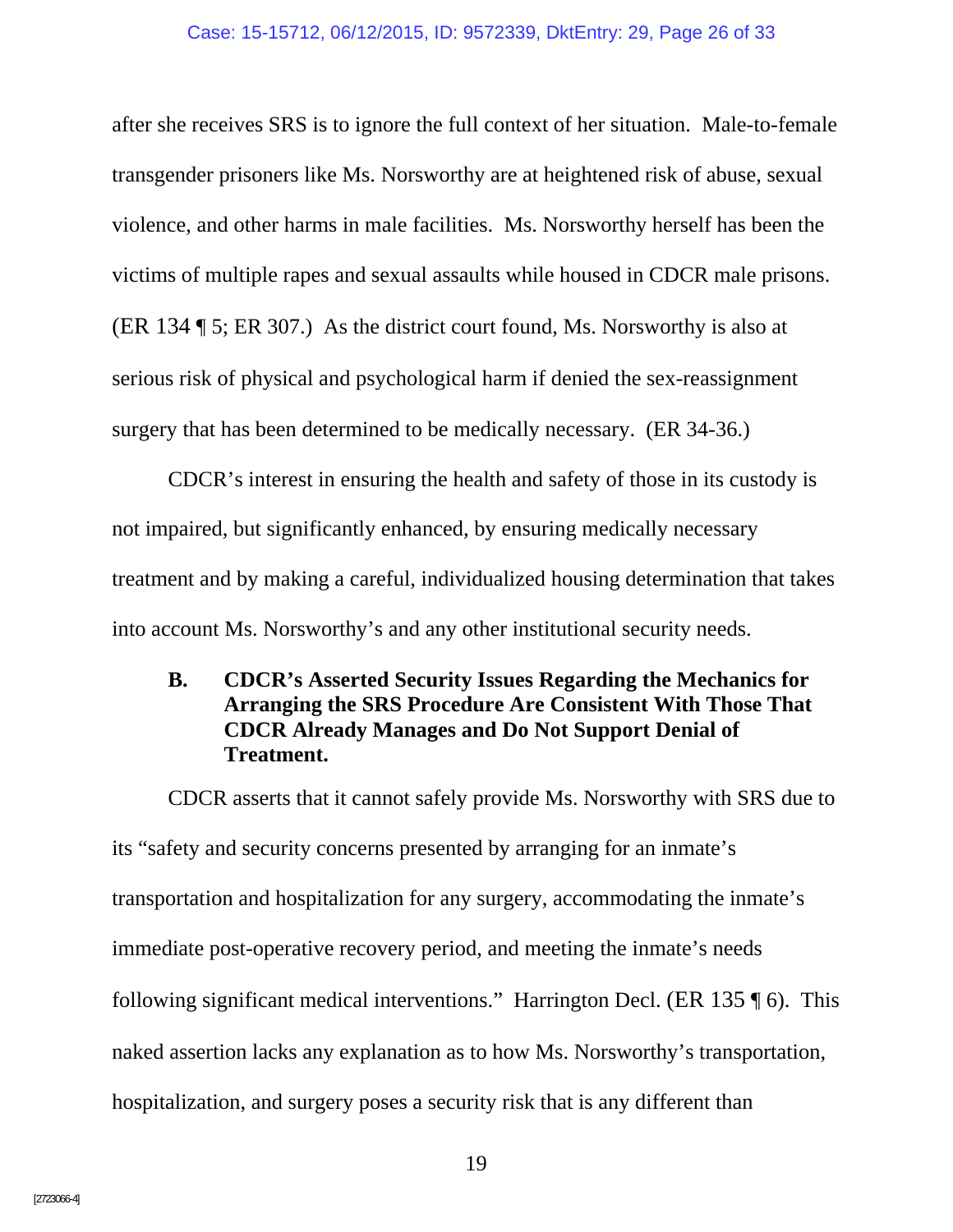#### Case: 15-15712, 06/12/2015, ID: 9572339, DktEntry: 29, Page 27 of 33

comparable medical care provided to CDCR prisoners outside of the prison walls. *See* CDCR Dep't Operations Manual § 62080.3 ("Treatment Categories-Medical"), § 62070.9.3 ("Procedures/Responsibilities (Medical Removals)").

CDCR's unsubstantiated assertion in this case is as flimsy as other recent attempts by CDCR to dodge its duties to provide hospital-level care to CDCR prisoners based on security challenges regarding arranging for transportation and hospitalization. In *Coleman v. Brown* (E.D. Cal., Case. No. 2:90-cv-00520), CDCR defended its practice of denying inpatient psychiatric care to San Quentin Death Row prisoners based on various security and custodial challenges, including the need for enhanced security when such prisoners are transported and provided treatment outside of San Quentin. *See Coleman v. Brown*, Docket No. 4592 at 17- 18 (May 9, 2013). The *Coleman* court definitively rejected CDCR's securityrelated justifications for denying hospital-level care, and ordered CDCR to provide inpatient care to Death Row prisoners for whom such care was medically necessary. *See Coleman v. Brown*, No. CIV. S–90–520 LKK/DAD (PC), 2013 WL 6491529, at \*9 (E.D. Cal. Dec. 10, 2013).

The court-appointed Receiver for the California prison medical care system ("Receiver") has reported to the *Norsworthy* district court that a surgical services provider has been identified to perform the SRS procedure for Ms. Norsworthy, and entered into an agreement to complete the operation. The Receiver reported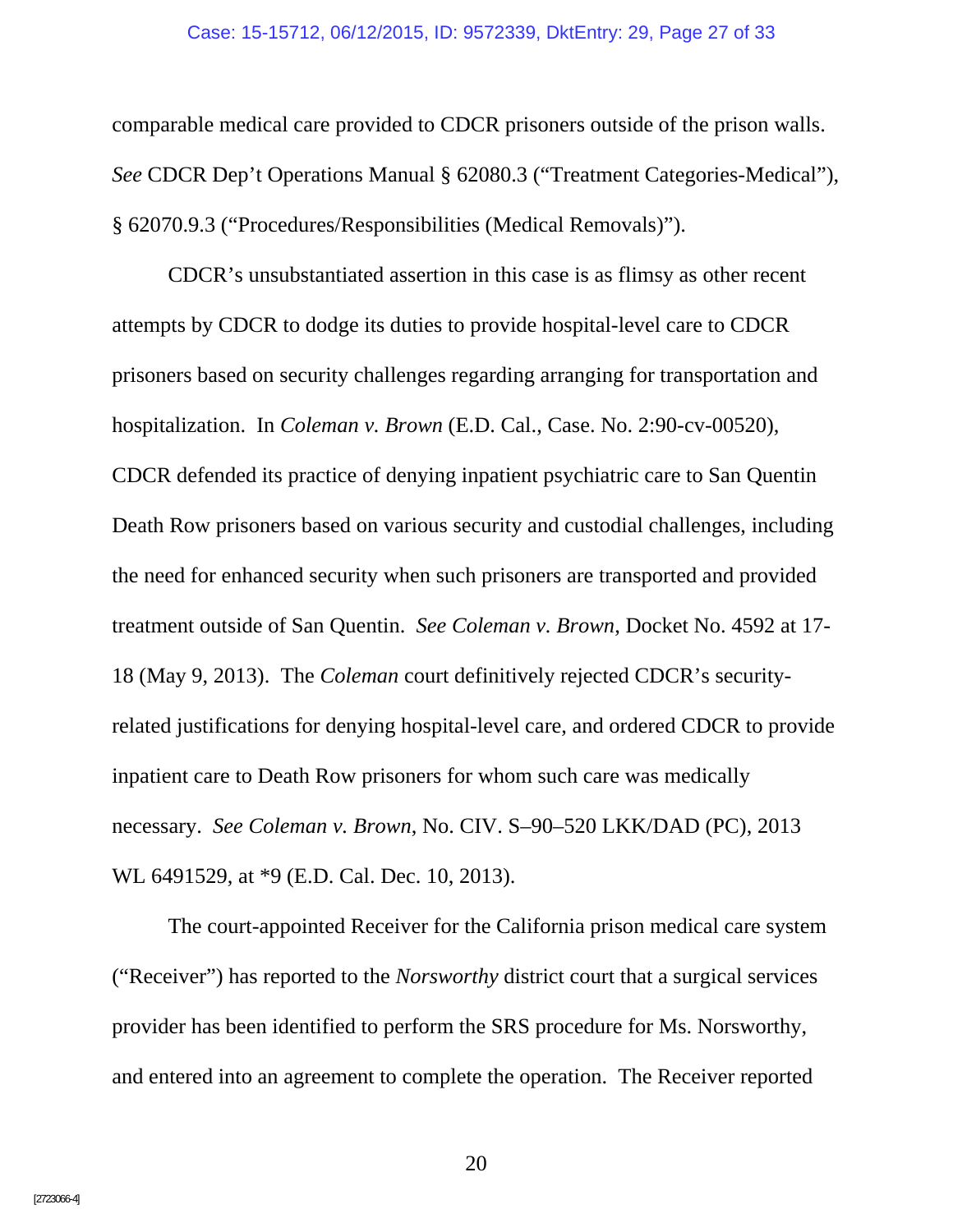that he has "no reason to believe that [the provider's] surgical consultation with [Norsworthy] and any related preoperative procedures cannot occur," and that the Receiver's office has arranged to "assist in facilitating the information flow between [the surgery provider] and [CDCR], [Norsworthy's] transport and the like." *See* Receiver J. Clark Kelso's Report to the Court Re: Pl.'s Anticipated Surgery, *Norsworthy* Docket No. 122, May 15, 2015 at 3-4.

In sum, any security concerns presented by arranging for Ms. Norsworthy's surgery and post-operative recovery can and should be addressed like any other medical treatment provided to a CDCR prisoner.

### **C. Extended Use of Solitary Confinement to "Protect The Safety" of Transgender Prisoners Is Destructive and Dangerous, and It Is Well Established That CDCR Is Able to Provide Safe and Effective Alternatives to House Ms. Norsworthy Post-SRS.**

CDCR also asserts that because Ms. Norsworthy is identified as requiring mental health treatment, she is precluded from being placed in administrative segregation for extended periods of time for non-disciplinary reasons (*i.e.*, "for her own safety") pursuant to a court order in the *Coleman v. Brown* class action litigation. *See* Harrington Decl. (ER 135 ¶ 9). This fact has no bearing on the provision of medically necessary SRS to Ms. Norsworthy, nor should it be relevant to determination of her housing placement post-operation.

Although prison systems historically have used administrative segregation, or solitary confinement, as a means to protect the safety of transgender prisoners,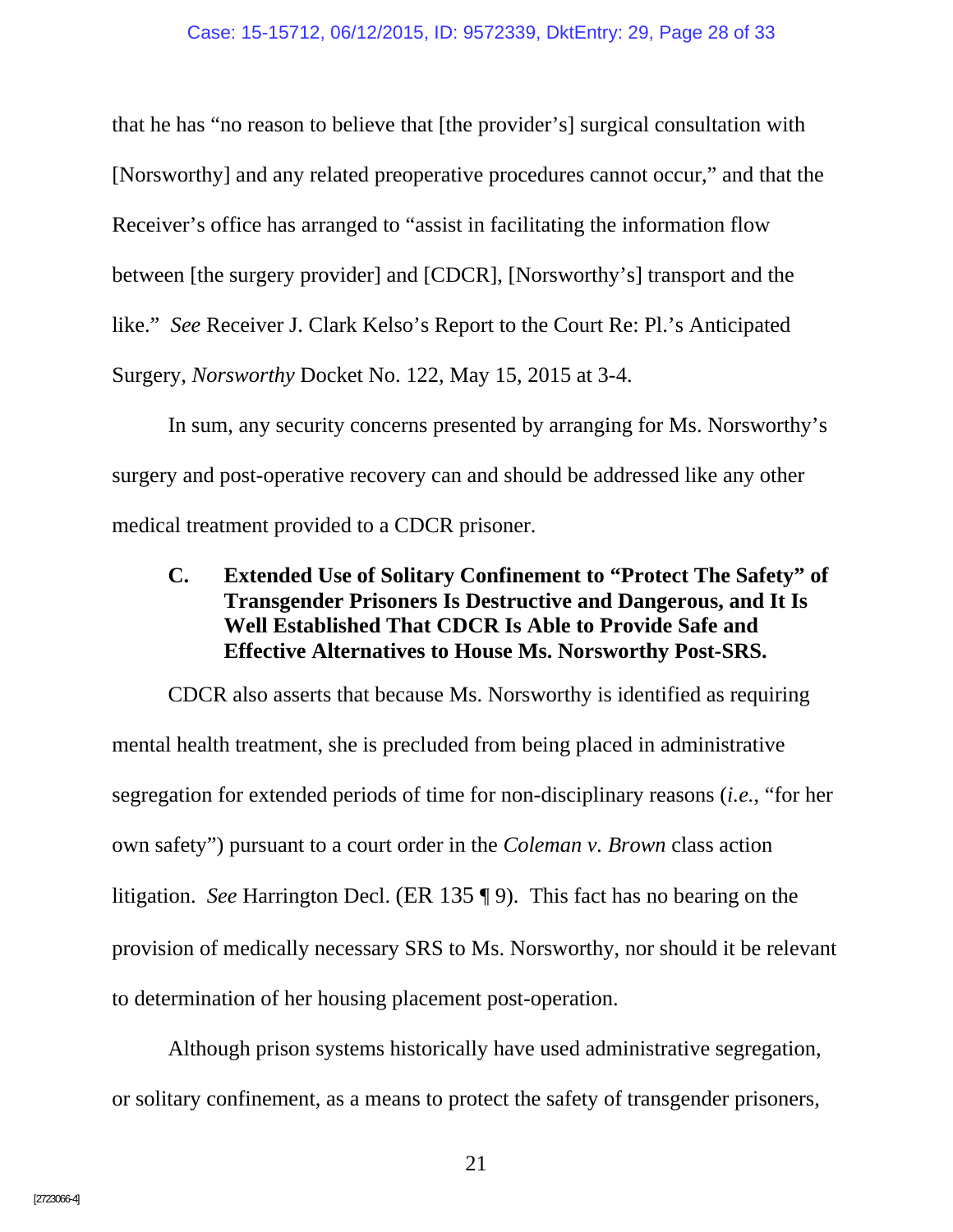#### Case: 15-15712, 06/12/2015, ID: 9572339, DktEntry: 29, Page 29 of 33

solitary confinement has increasingly been noted to have a "broad range of harmful psychological effects." *See* Comm. on Causes and Consequences of High Rates of Incarceration, Nat'l Research Council, *The Growth of Incarceration in the United States: Exploring Causes and Consequences* at 187 (Jeremy Travis et al. eds., 2014); Craig Haney, *Mental Health Issues in Long-Term Solitary and "Supermax" Confinement,* 49 Crime & Delinq. 124-256 (2003).

The *Coleman* court recently identified an alarming statistic that, between 2007 and 2012, roughly half of the suicides in California prisons' administrative segregation units were completed by prisoners housed there for non-disciplinary reasons—that is, prisoners placed in segregation for their own "safety." *See Coleman v. Brown*, 28 F. Supp. 3d 1068, 1097 (E.D. Cal. 2014). There is empirical evidence that segregation in CDCR prisons has especially pronounced negative effects, including suicides, for transgender prisoners. *See* Lori A. Sexton et al., *supra*, *Where the Margins Meet*, 27 Justice Q. at 851 (Summer 2010) ("Among the incarcerated transgender population in California, over 70% reported having had a mental health problem at some point in their lives, most of whom (66.3%) reported experiencing mental health problems since being incarcerated."); Tammi S. Etheridge, *Safety v. Surgery: Sex Reassignment Surgery and the Housing of Transgender Inmates*, 15 Geo. J. Gender & L. 585, 598 (2014) (noting that "the use of protective custody to house a transgender inmate for lack of other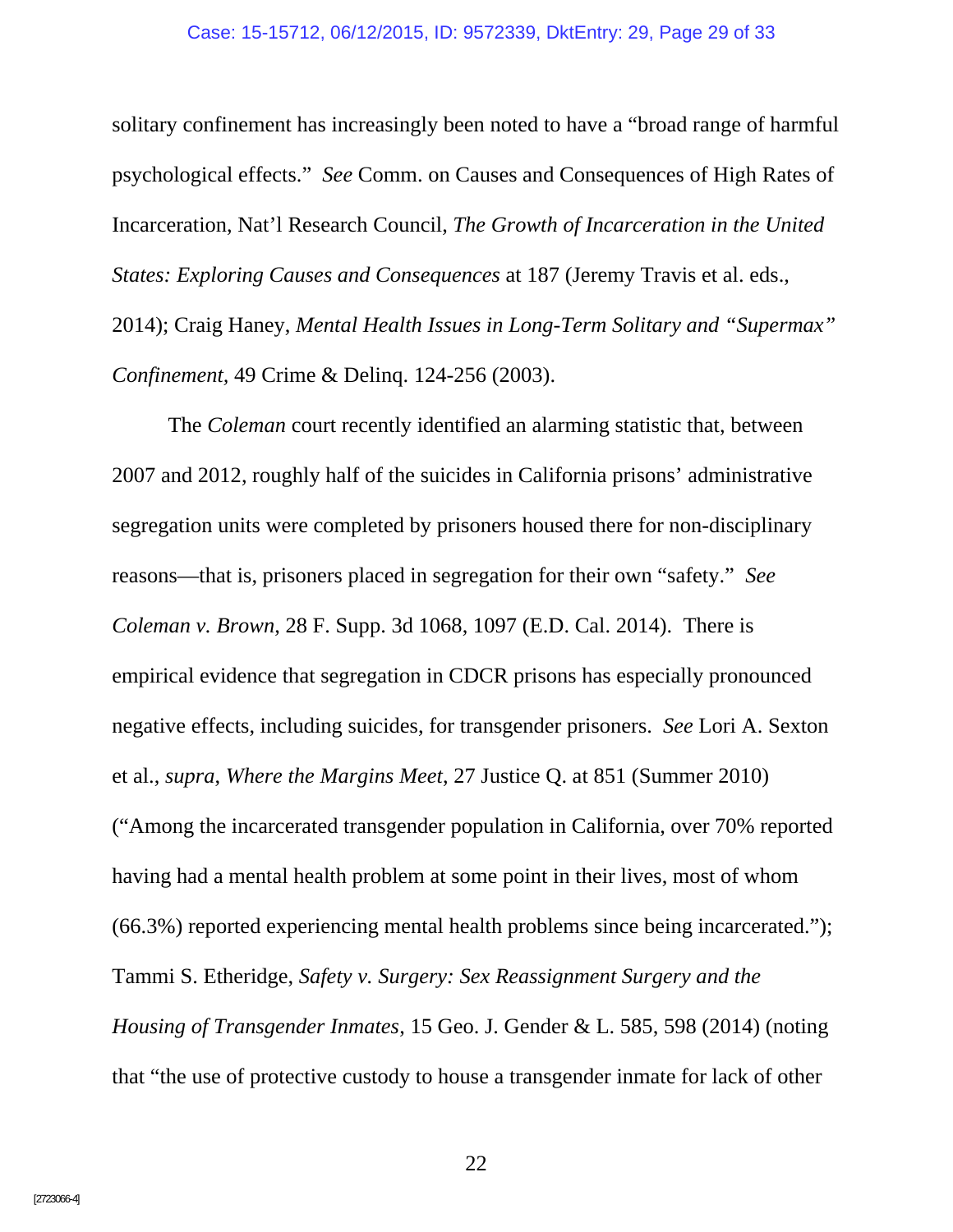#### Case: 15-15712, 06/12/2015, ID: 9572339, DktEntry: 29, Page 30 of 33

options is unnecessarily antagonistic" and that "the policy of placing transgender inmates in protective custody has a high risk-to-reward ratio").

The *Coleman* court order limiting solitary confinement of prisoners like Ms. Norsworthy for "safety" reasons is not a barrier to the safe and appropriate handling of Ms. Norsworthy's case post-operation. Quite the contrary. The *Coleman* court's finding is an affirmation that CDCR has myriad options to ensure safe and appropriate housing for someone like Ms. Norsworthy post-operation, without resorting to the use of long-term solitary confinement. The *Coleman* court found that the placement of prisoners with mental illness in the "harsh, restrictive and non-therapeutic conditions of California's administrative segregation units for non-disciplinary reasons for more than a minimal period necessary … violates the Eighth Amendment." *Coleman*, 28 F. Supp. 3d at 1099. And the court went on to find that "[t]he record suggests *several options to remedy this constitutional violation*[.]" *Id.* (emphasis added).

As detailed above, many detention systems explicitly proscribe long-term segregation of transgender prisoners. *See* Part II.A, *supra* at 6-11. The use of safe and effective alternatives to involuntary segregation of transgender prisoners is endorsed by the PREA National Standards, *see* 28 C.F.R. § 115.43, and related federal guidance. *See* U.S. Dep't of Justice, Nat'l Inst. of Corrs., *Policy Review and Development Guide: Lesbian, Gay, Bisexual, Transgender, and Intersex*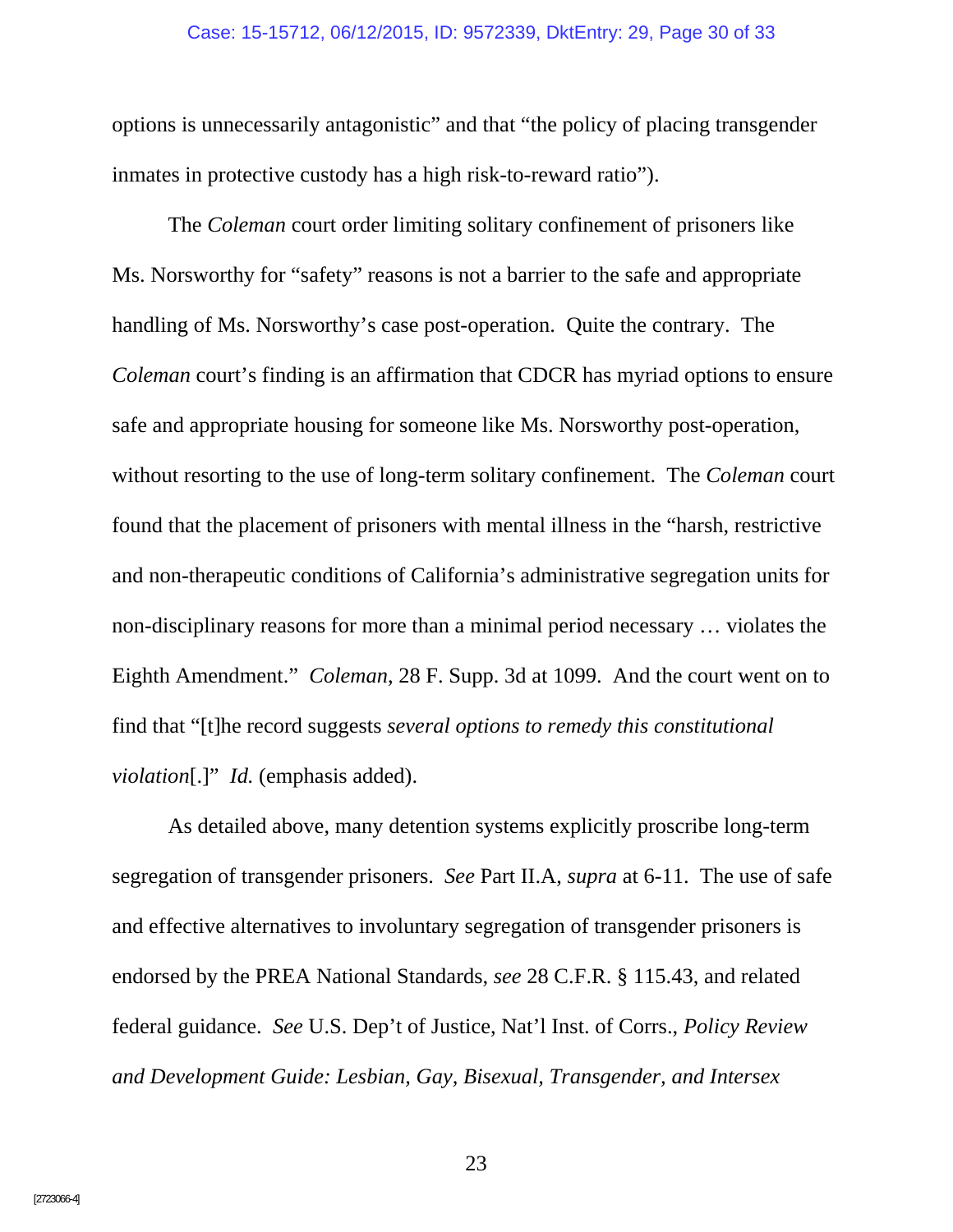*Persons in Custodial Settings* at 8 (2013) ("Administrative segregation, and the ensuing isolation from the general population for purposes of 'safety,' often exacerbates mental health conditions such as depression or gender dysphoria.").

Well-functioning, PREA-compliant correctional systems strictly limit the duration of administrative segregation for transgender prisoners who present heightened and imminent safety risks. *See* examples in Part II.A, *supra* at 6-11. Such systems rightfully focus instead on working through individual case factors to identify and effectuate safe and appropriate placements for their transgender population, ensuring both health and safety. CDCR can and must be held to the same standard.

#### **CONCLUSION**

For the foregoing reasons, the *amicus* urges this Court to affirm the judgment of the district court.

DATED: June 12, 2015 Respectfully submitted,

ROSEN BIEN GALVAN & GRUNFELD LLP

 By: */s/ Aaron J. Fischer* Aaron J. Fischer

*Attorneys for* Amicus Curiae *Bay Area Lawyers for Individual Freedom*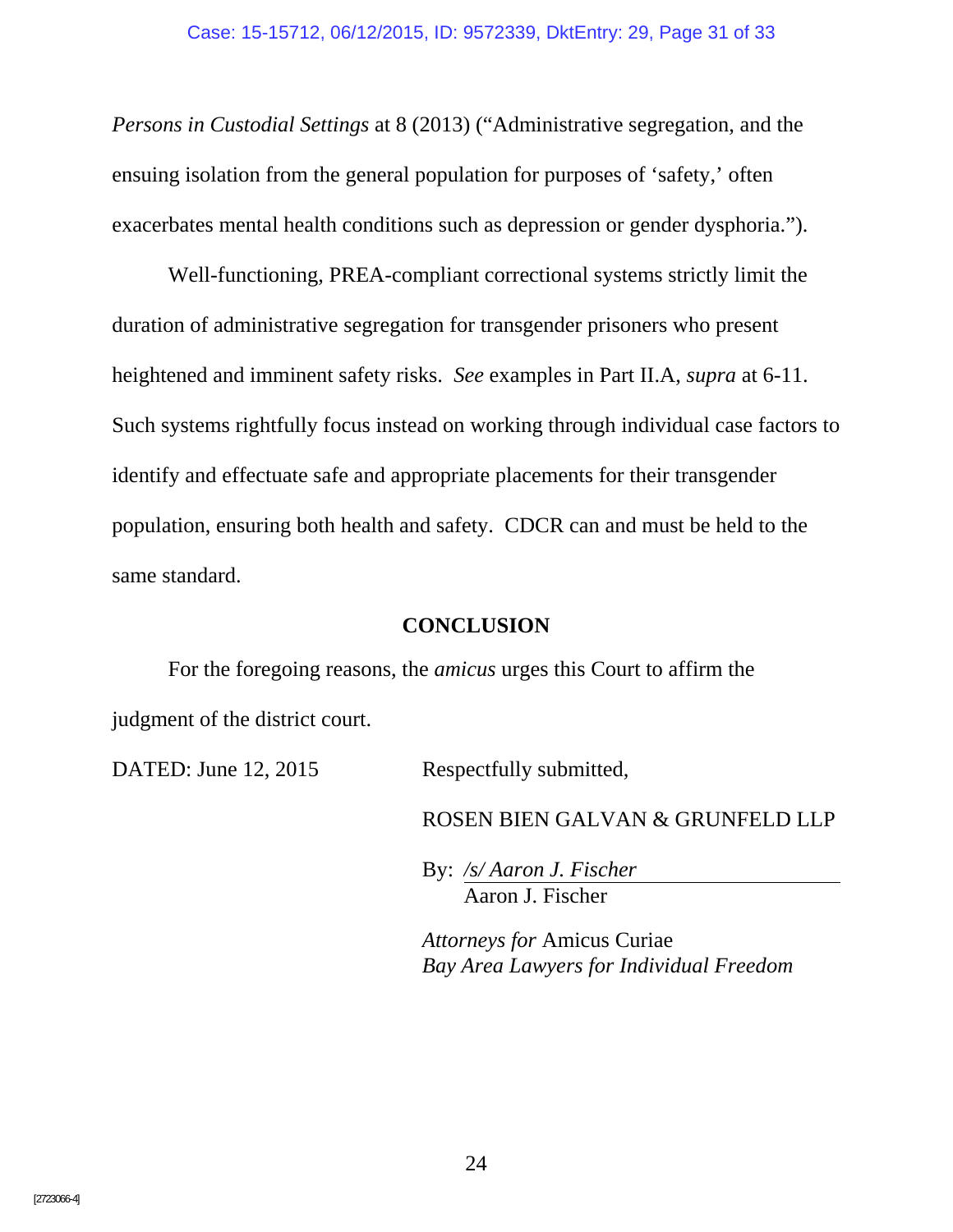## **CERTIFICATE OF COMPLIANCE**

Pursuant to Fed. R. App. P. 32(a)(7)(C) and Ninth Circuit Rule 32-1, I certify that this brief is proportionately spaced, has a typeface of 14 points or more and contains 5,105 words as counted by the Microsoft Word 2010 word processing program used to generate the brief.

DATED: June 12, 2015 */s/ Aaron J. Fischer* 

Aaron J. Fischer